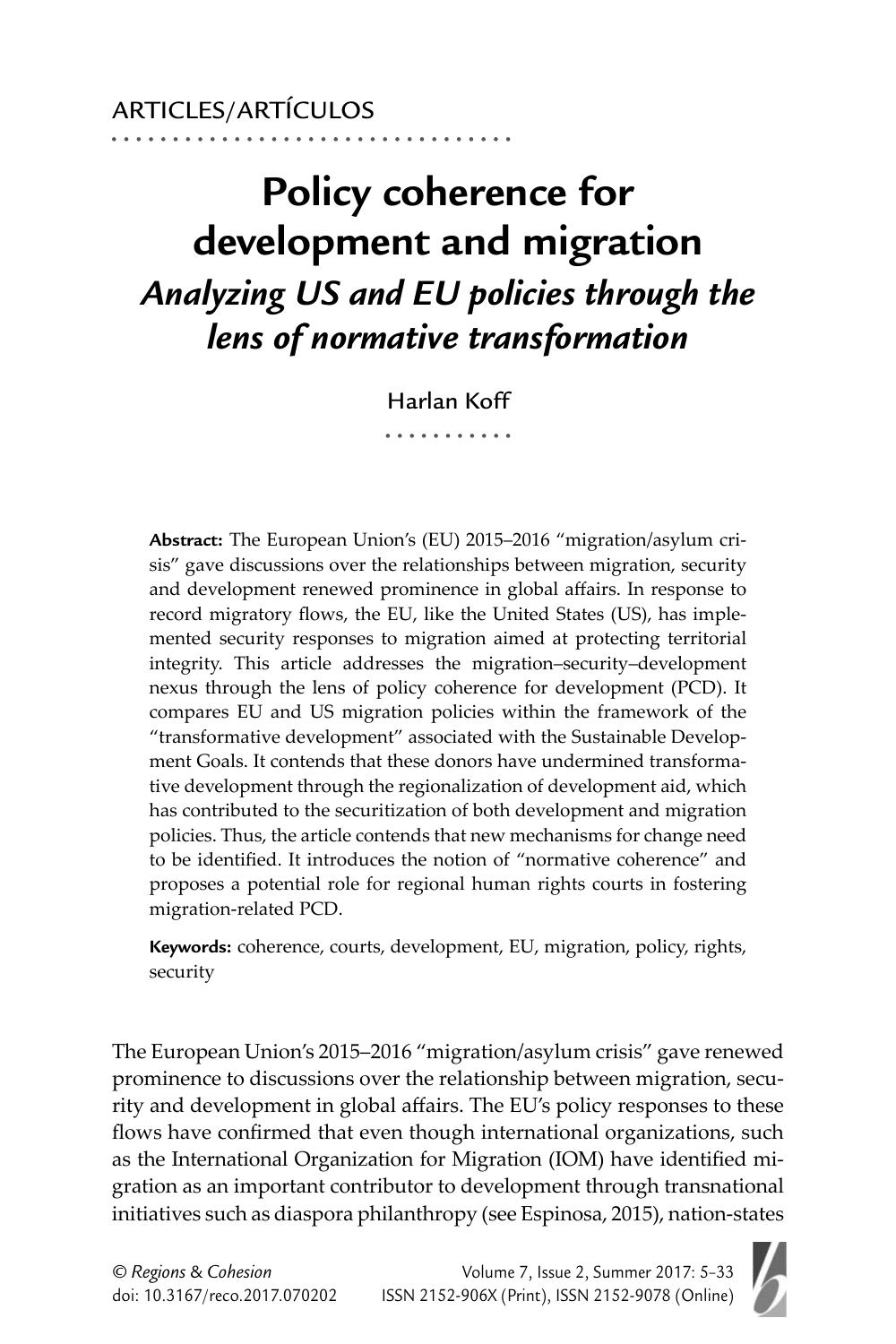and regions generally address migration as a security threat reinforcing state-focused strategies. This article addresses the migration–security– development nexus through the lens of policy coherence for development (PCD). PCD is a policy norm that contends that development strategies should not be undermined by initiatives in non-development policy arenas, like migration and home affairs. Thus, it represents a policy tool and a normative statement in development discussions (Cercle de Cooperation, 2014). Nonetheless, Siitonen (2016) correctly argues that PCD has not yet been properly linked to transformative development or changes in power relations in global affairs. The present article asks: "Given the securitized migration policies implemented by donors such as the EU and the US, through what mechanisms can PCD promote transformative change in migration affairs?"

Transformative development is defined as (political, social, economic) processes that simultaneously address the local needs of communities and supranational power relationships that affect the abilities of communities to control their own life courses. This definition integrates notions of interconnectedness drawn from the "universal development" paradigm (Martens, 2015), political participation and the inclusion of development policy clients in policy processes (Otsuki, 2015) and development aid recipient ownership of development programs (Busan Partnership for Effective Development Cooperation, 2011). Transformative development strategies aim to not only deliver services that meet the needs of developing countries and their populations but also address the power imbalances that are endemic to development cooperation. Transformative development also aims to integrate human rights approaches in development cooperation (Fukuda-Parr et al., 2014) and establish coherence between development and non-development policy arenas around human rights. This has been difficult to achieve thus far because human rights courts have not played an active role in the governance of development cooperation (Alston, 2005).

Despite these limitations, this notion of transformative development was a central tenant of the United Nations' (UN) "World We Want" Campaign, and it is closely associated with the Sustainable Development Goals (SDGs). It represents the most significant advancement of the SDGs away from the indicator-based Millennium Development Goals, and it signifies a qualitative shift in the post-2015 SDG Agenda. For this reason, it should be considered an important standard by which development strategies are evaluated. PCD is a policy tool that has been adopted by supranational and international organizations in their implementation approaches to the SDGs. For these reasons, transformative development and PCD are the analytical lenses through which this article addresses the migration–development–security nexus. In response to the research ques-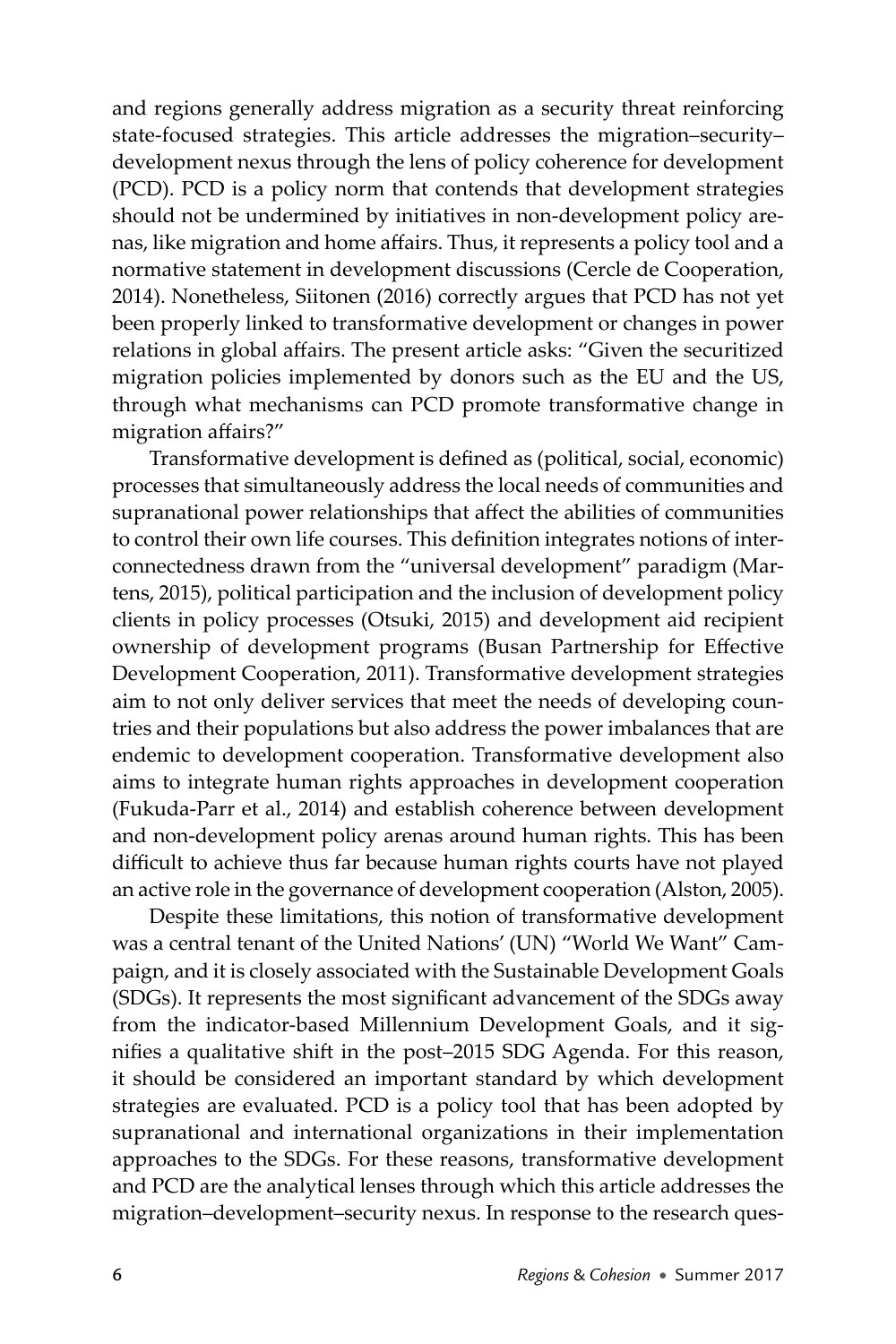tion stated earlier, the article contends that regional human rights courts could play a more active role in development cooperation governance and thus, infuse the development cooperation system with greater normative coherence for development with reference to human rights norms. Even though these courts do not exercise legal jurisdiction over development cooperation policies, they are important sources of international norms that can influence policy-making through soft power, defined as the ability to shape the preferences of stakeholders through the diffusion of core values or ideals, such as human rights (Nye, 2004). This would reinforce the transformative character of development aid in line with the broader goals of the 2030 Sustainable Development Agenda.

### *Research design and methods*

This article examines PCD and migration in the EU and the US. The cases are comparable because both polities are regional hegemons in terms of migration and security policies—through the Union for Mediterranean (EU) and the Merida Initiative (US), among other programs—and both are important development aid donors as the EU, and its member states are the largest overall donors in the world (\$73.9 billion in 2014) while the US is the largest state donor (\$32.7 billion in 2014).<sup>1</sup> Conversely, these polities have demonstrated different levels of commitment to PCD as the EU has embedded it into its institutional and legal frameworks whereas the US has not. For this reason, the EU should be expected to be more supportive of normative positions related to PCD, migration and transformative development cooperation.

In terms of methods, the article is based on a review of secondary literature: EU, UN, Organization for Economic Cooperation and Development (OECD), European Court of Human Rights (ECHR) and Inter-American Court of Human Rights (IACHR) policy documents; reports from non-governmental organizations; and UN, ECHR and IACHR databases. This article is part of a larger project, funded by a University of Luxembourg faculty research grant that examines the potential for regional organizations to promote equitable development through PCD.

The article is divided into five parts. Following this introduction, part two examines migration and development within the framework of PCD. Part three presents empirical considerations through examination of EU and US development aid practices in relation to migration. Part four introduces the notion of "normative coherence" aimed at linking empirical research on migration to transformative development and proposes a potential role for regional human rights courts in fostering migration-related PCD. Finally, part five presents the article's conclusions.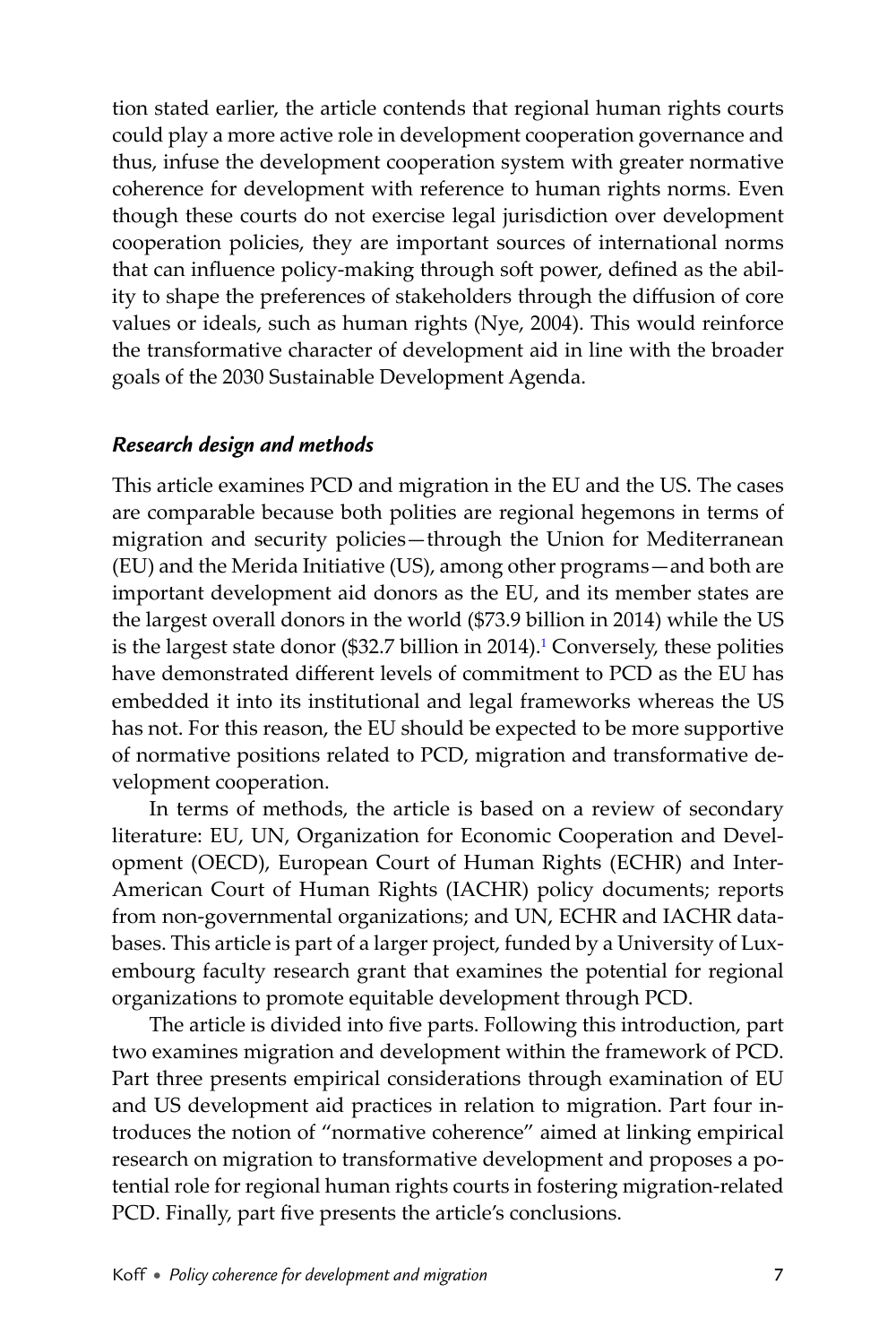# **Policy coherence for development and migration: A literature review**

During the last fifteen years, the literature on PCD has emerged as this policy concept has moved to the center of international development agendas (Siitonen, 2016). PCD began as a policy tool aimed at improving the efficiency and effectiveness of development strategies. It has become, however, an important political objective. The EU first adopted PCD with the Maastricht Treaty in 1992 (Hoebink, 2004) and the Cotonou Partnership Agreement in 2000 (Laakso et al., 2007). In 2005 PCD was established on the EU agenda with the European Commission adopting a communication and the EU Council adopting conclusions on PCD (CEPS, 2006). PCD was also integrated into the EU development policy program (European Consensus on Development, EU 2006), and the 2009 Lisbon Treaty (see art. 208). In 2007, the decision was made to focus on five priority areas—trade and finance, climate change, global food security, migration, and security—the last two being the main focus of this article.

PCD has become so prominent in European politics that it has come to represent a political statement in global affairs supported by both the EU and the OECD, especially the Development Assistance Committee. No longer simply a technical tool, PCD holds a normative value because it prioritizes human development over competing policy arenas (Siitonen, 2016). PCD aims to ensure that developing countries' current or future prospects are not hurt by industrialized countries' policies (Chang, 2003). Through this approach, policy analyses have highlighted the normative value of PCD in relation to transformative sustainable development.

The academic literature on PCD has recognized these developments, but this body of scholarship has been characterized by very critical analysis. Earlier studies of PCD (Forster and Stokke, 1999; Hoebink, 2004) aimed at classifying this term through typologies and understanding its role in development cooperation. Empirical studies examined implementation of PCD (or lack thereof) in specific policy arenas such as security (Picciotto, 2004), trade (Grabel, 2007), agriculture (Matthews, 2008), etc., often with highly critical evaluations of donor policies. Grabel (2007) has indicated that PCD is a concept that has been abused by international organizations. Often, PCD has been criticized as an empty political discourse that is rarely implemented by powerful donor states and regions (notably the EU) (Thede, 2013).

More recent studies have raised important analytical questions. Carbone (2008) correctly contended that PCD can be viewed as both a decision-making process and a policy outcome. More recently, Carbone and Keijzer (2016) argued that the EU has in fact pursued the development of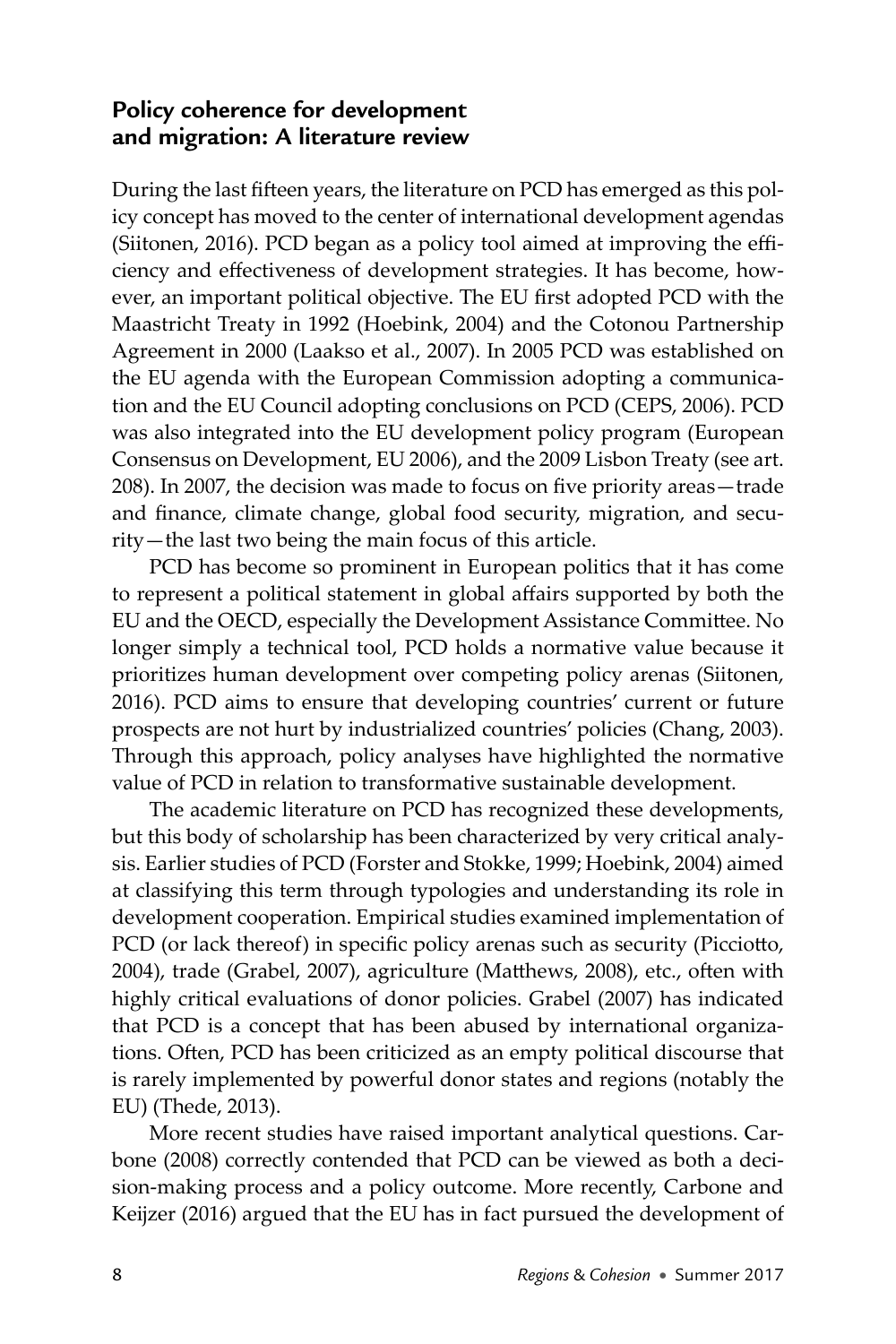institutional mechanisms at the cost of policy results. Siitonen (2016) has highlighted another duality: PCD can be intended and unintended, thus questioning the role of political agency within development systems. The former position views PCD as a mechanism through which to achieve a higher goal whereas the latter conceptualizes it as an overriding policy objective. For example, Koff and Maganda (2016) illustrate how the EU has pursued PCD as a policy objective aimed at efficiency/effectiveness in the field of water at the expense of reinforcing its normative impacts as a policy means for transformative change. Similarly, the present article views PCD as a process with normative consequences through which transformative development can be achieved within the context of the SDGs. The article applies this viewpoint to the field of migration.

### *PCD and Migration*

The literature on migration and development has become both extensive and opaque. The plethora of works in this field has been matched by the variety of opinions on a very basic question: does migration support or undermine development? Some authors, such as Adams, Jr. and Page (2003) and Aguinas and Newland (2012) support World Bank and IOM programs by contending that international migration is a vital resource in the fight against poverty because of remittances. Others, such as Castle and Delgado Wise (2008), de Haas (2012), Espinosa (2015) and Geiger and Pécoud (2013), have contended that migration and remittances have had limited impacts on development because of unattractive domestic investment environments or global power imbalances. Delgado Wise et al. have compared the potential benefits of migration for development to the costs defined as "social exclusion, human insecurity, and criminalization suffered by international migrants" (2013, p. 430).

While the specific literature on PCD and migration is narrower in the questions that it asks and the analysis that it employs, it generally does follow the research agenda outlined above. Dayton-Johnson and Katseli (2006), for example, analyze OECD development policies through the lens of "flows." Specifically, these authors discuss aid flows, migration flows, foreign direct investment (FDI) and trade flows. PCD is defined as complementarity of flows, which suggests the need to manage circulation rather than control flows at national borders. The 2005 study completed by Xenogiani also examined PCD and trade, foreign direct investment and migration with a focus on how migration policies could complement policymaking in these arenas. Van Criekinge's work (2009) similarly advocates for the further inclusion of migration management in EU Economic Partnership Agreements (EPA) with African sub-regions and countries.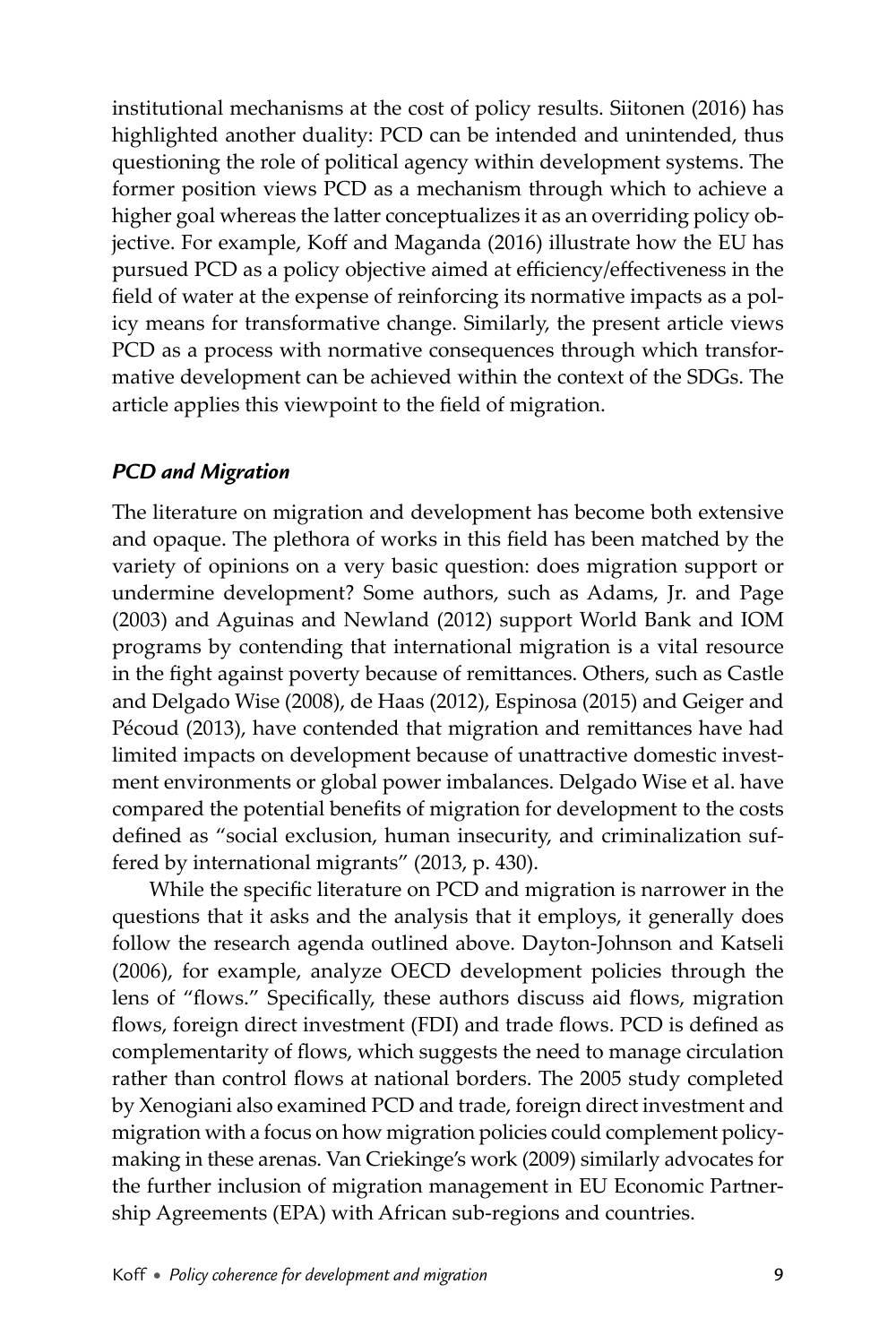Nyberg-Sorensen has correctly taken a more systemic view of PCD and migration. Nyberg-Sorensen et al. studied the coherence between "relief, recovery, development and conflict prevention" (2002, p. 3) in relation to migration through a comparative analysis of PCD in both development and humanitarian aid. More recently, Nyberg-Sorensen has integrated security into her discussions of PCD and migration. In 2012, she identified policy incoherence resulting from the intersection of: (1) rising poverty and insecurity in the South; (2) the continuous demand for cheap labor in the North; and (3) border enforcement initiatives that increase risk and vulnerability in migration regimes (Nyberg-Sorensen, 2012). Her most recent work reflects on PCD and migration within the context of Danish development cooperation arguing that the goal of coherence between migration policies and development may have been "unrealistic" (Nyberg-Sorensen, 2016, p. 62). However, she contends that that the lack of coherence between migration and development may have saved Danish development budgets from being utilized for migration–management strategies. Observers of EU and US development aid (Gabrielli, 2007; Sandoval Palacios, 2006) contend that this has occurred at the regional level. This is the focus of the following section.

# **PCD and migration: Comparing the US and the EU**

Globalization has de-territorialized international security politics since the end of the Cold War, and migration has been embedded in these debates as non-State threats to security (terrorism, transnational organized crime, etc.) have emerged (see Rudolph, 2006). Within this context, scholars of migration, such as Hollifield et al. (2014), have convincingly shown that the international migration system has witnessed policy convergence around the objectives of border controls, security and high-skilled migration. This has occurred because regional integration has promoted multilateral inter-state negotiation on immigration policies, which have led to least-common-denominator strategies. The rise of global terrorism and organized crime has created an international context of fear in which migration policies are framed in terms of security, aging advanced industrial states are experiencing similar demographic trends affecting labor markets and welfare, and the perceived failure of integration programs has led to a backlash against immigration. Despite the rise of transformative development as a norm in global affairs, this development approach has become less and less referenced in migration policy discussions.

In terms of development cooperation (Lavenex & Kunz, 2008), this has led to a convergence of four policy mechanisms among donors: (1) adoption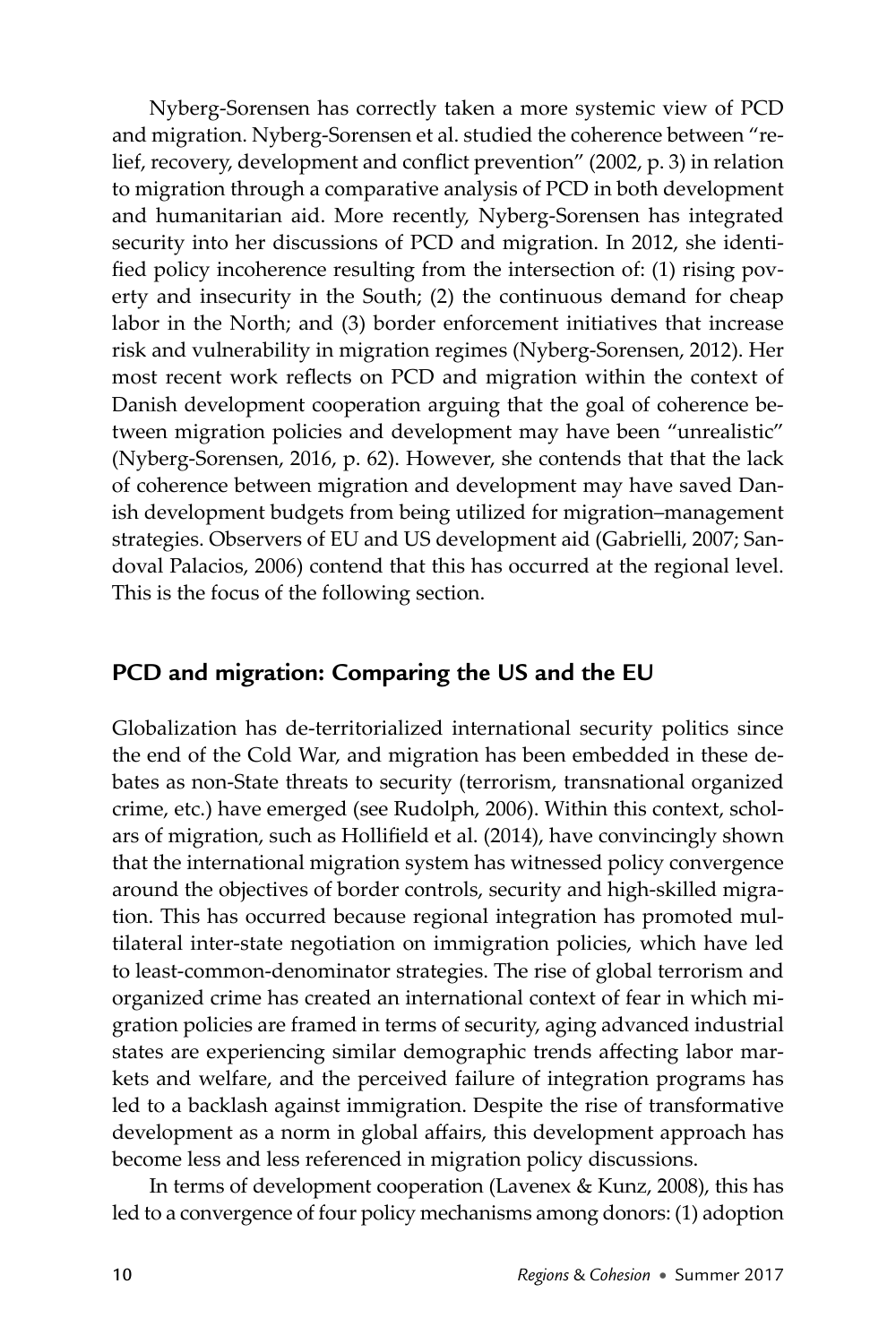of conditionality in development aid aimed at suppressing unauthorized migration; (2) the promotion of agreements for repatriation of "illegal" migrants; (3) the externalization of migration controls to neighboring states through financial transfers; and (4) the establishment of migrant processing centers in third countries for the deportation of unauthorized migrants. Development aid plays a facilitating role in all four migration control mechanisms undermining normative commitments to transformative development. The following sub-sections examine these mechanisms in the US and the EU, two donors that profess commitment to transformative development as a norm, but they do not operationalize it in their migration and development strategies. Through this behavior, they can be considered representative cases for the study of the interaction of development cooperation and migration control.

#### *Migration and development in the Americas*

Since the September 11, 2001 attacks, the US has pursued a globalized security agenda (Rudolph, 2006), which has significantly affected immigration strategies throughout the Americas. In addition to the reinforcement of border patrols (Sabet, 2013), the US has pursued regional collaboration in the fight against human and drug trafficking and the prevention of illegal migration. This strategy includes the externalization of border controls through foreign aid, especially to Mexico. While this country has long been associated with dangerous border crossings to the north, Mexico's southern borders have recently become especially perilous (Kimball, 2007; Córdova & Rodríguez, 2015). Since the *Programa Frontera Sur* was announced in 2014 in response to US pressure, Mexican deportations of Central Americans has risen by 29,804. [2](#page-20-0) Detentions have also increased. From October 2014 through April 2015, the U.S. Border Patrol detained 70,448 "other than Mexican" (i.e., overwhelmingly Central American) citizens at its border. During that same period, Mexican authorities detained 92,889.3

Mexico's Southern border is also the site of numerous human rights violations. When Mexican President Enrique Peña Nieto announced the *Programa Frontera Sur,* he highlighted the program's focus on protecting the rights and dignity of migrants. [4](#page-20-0) Since the 2014 announcement, however, crimes against migrants have increased in the southern states of Chiapas, Veracruz, Tabasco and Oaxaca (Córdova & Rodríguez, 2015; WOLA, 2015). Even though statistics on the deaths of migrants vary, the estimates are high. According to a 2013 study by the *Instituto para las Mujeres en la Migración,* 47,000 migrants have died in transit through Mexico since 2007, of this number, 8,800 remain unidentified.<sup>5</sup> Other forms of abuse, such as robbery, beatings and rapes are equally alarming (Simmons & Tellez,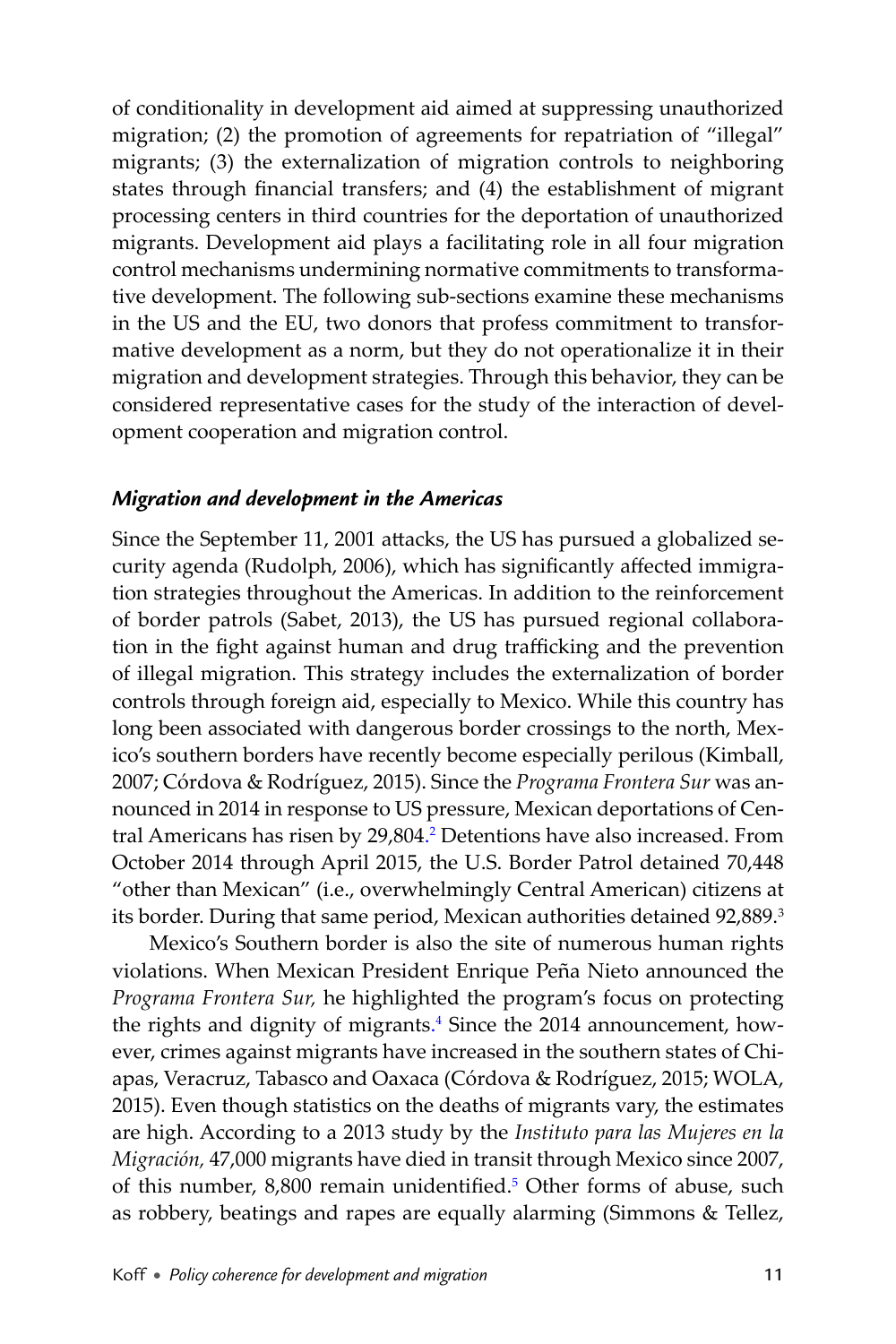2014). Statistics have shown an increase in these crimes in Mexico's southern states since the implementation of the *Programa Frontera Sur.* [6](#page-20-0) Scholars of migration in these states have verified these accounts through qualitative research based on interactions with migrants and migrants' rights associations (Córdova & Rodríguez, 2015).

The reason that this border has become so dangerous is that immigration takes place within a context of economic and governance transition. Because the region is one of Mexico's poorest, organized crime controls a significant amount of territory. Moreover, police corruption is prominent (WOLA, 2015). Non-governmental organizations (NGOs) working with female migrants have reported that it has become common practice to take contraceptives before crossing the border due to the high possibility of forced sex during the journey (Ogren, 2007, p. 222). Finally, serious structural problems exist within Mexico's institutional response to immigration. Because migration controls combine various authorities, including Mexico's immigration service and federal and local police, detention and deportation procedures are often poorly coordinated between unprepared officials. Moreover, many detention centers do not adhere to basic hygienic standards. Thus, by exporting migration controls to Mexico, US authorities have actually increased systemic risk in terms of migrants' rights and personal safety. This has occurred, in part, because repatriation of a Central American migrant from the US costs \$1,700 while repatriation from Southern Mexico costs only \$22 (Ogren, 2007, p. 211).

Of course, this situation seems to confirm the US' lack of commitment to PCD and transformative development. Development cooperation history has noted (Ruttan, 1996) that the US has utilized aid in order to reinforce domestic policy priorities (Almquist Knopf, 2013), homeland security in this case. The *Plan Sur* (also known as the Merida Initiative) was initially funded from 2007–2010 with \$1.845 billion (US Department of State, 2009) in order to provide US military technology, intelligence and training to Mexico in the war against transnational organized crime, trafficking and money laundering. In 2014, the US contributed \$112 million in technology to Mexico's Southern border control efforts. These investments included biometric kiosks, scanners, X-ray machines, federal police and customs stations, helicopters, ships, communications and training for state and fiscal police in Chiapas (Red de documentación de las organizaciones defensoras de migrantes, 2014, p. 62).

The US has renewed the *Plan Sur* with greater regional focus by increasing funding to Central America and the Caribbean (Tekin, 2015) and establishing links with *Plan Colombia* (United States military and diplomatic aid initiative aimed at combating Colombian drug cartels and leftwing insurgent groups in Colombian territory). This regionalization of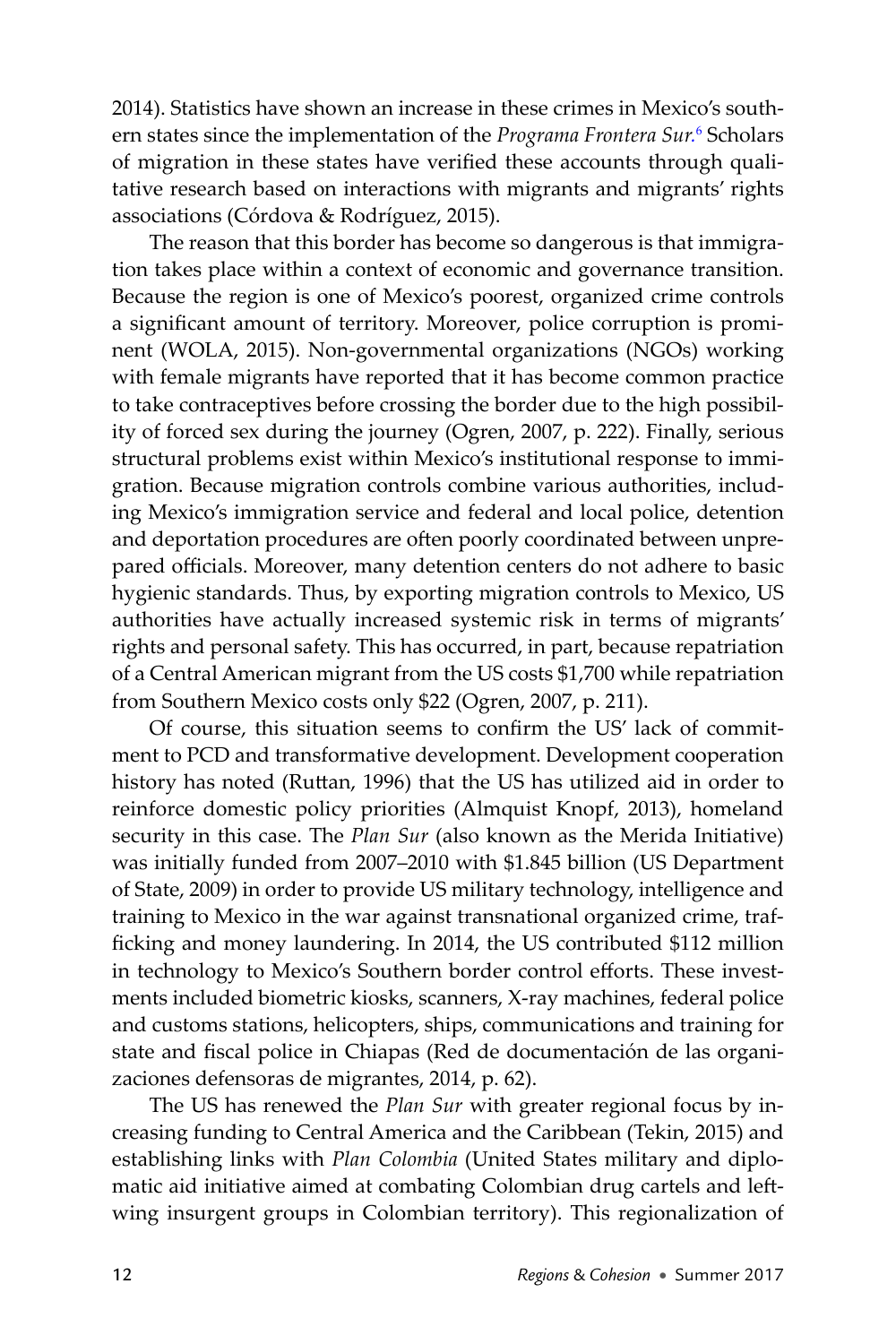homeland security has been complemented by development cooperation through the Mesoamerica Project (known as the *Plan Puebla Panama* [PPP] until 2009). It has included \$3.5 billion of funding in eight development areas: energy sector integration, transportation integration, telecommunications integration, trade facilitation, sustainable development, human development, tourism, disaster prevention and mitigation (Inter-American Development Bank, 2002, p. 139).

The Mesoamerica Project is a regional development initiative that includes ten member states (Belize, Colombia, Costa Rica, Dominican Republic, El Salvador, Guatemala, Honduras, Mexico, Nicaragua and Panamá). In addition to the US, funding comes from participating governments, the Inter-American Development Bank, the private sector, the Central American Bank for Economic Integration and the World Bank.

The project represents a regional approach to development, security and stability that affects migration governance. When Mexican President Peña Nieto announced the *Programa Frontera Sur* he did so with then-Guatemalan President Otto Pérez Molina stating that border controls support a "humanitarian vision of development, commerce and close cooperation.["7](#page-20-0) Consequently, even though migration is not explicitly designated as a prioritized policy arena, it is present in the program's agenda. Scholars of this initiative, such as Hendrix (2008), Sandoval Palacios et al., (2011) and Tekin (2015) have argued that the *Plan Sur* and the Mesoamerica Project have securitized non-security policy objectives, thus undermining transformative development in the Americas. Alba and Castillo have shown how the Regional Conference on Migration, including Mexico and Central American states, shifted its focus through the Mesoamerica Project from migrants' rights, development and sustainable management of migratory flows to security and migration control (2012, p. 12). Carlos Fazio (2002) and Slack et al. (2016) went so far as to discuss the militarization of development cooperation through these plans.

In line with these criticisms, numerous anti-PPP social movements were established in Mexico and Central America to protest the securitization of development and the lack of public space for democratic discussion of this plan (see Collombon, 2008). These movements indicate significant civil society dissatisfaction with the Mesoamerica Project. One point of contention states that the type of development supported by the project poorly addresses the lack of PCD in the field of migration, and critics contend that such development will actually further population displacement, especially in rural areas (Furlong Z. & Netzahualcoyotzi, 2012; Sandoval Palacios et al., 2011). This is a highly relevant discussion for transformative development debates, as PCD is neither implemented as a policy tool nor followed as a political doctrine essentially confirming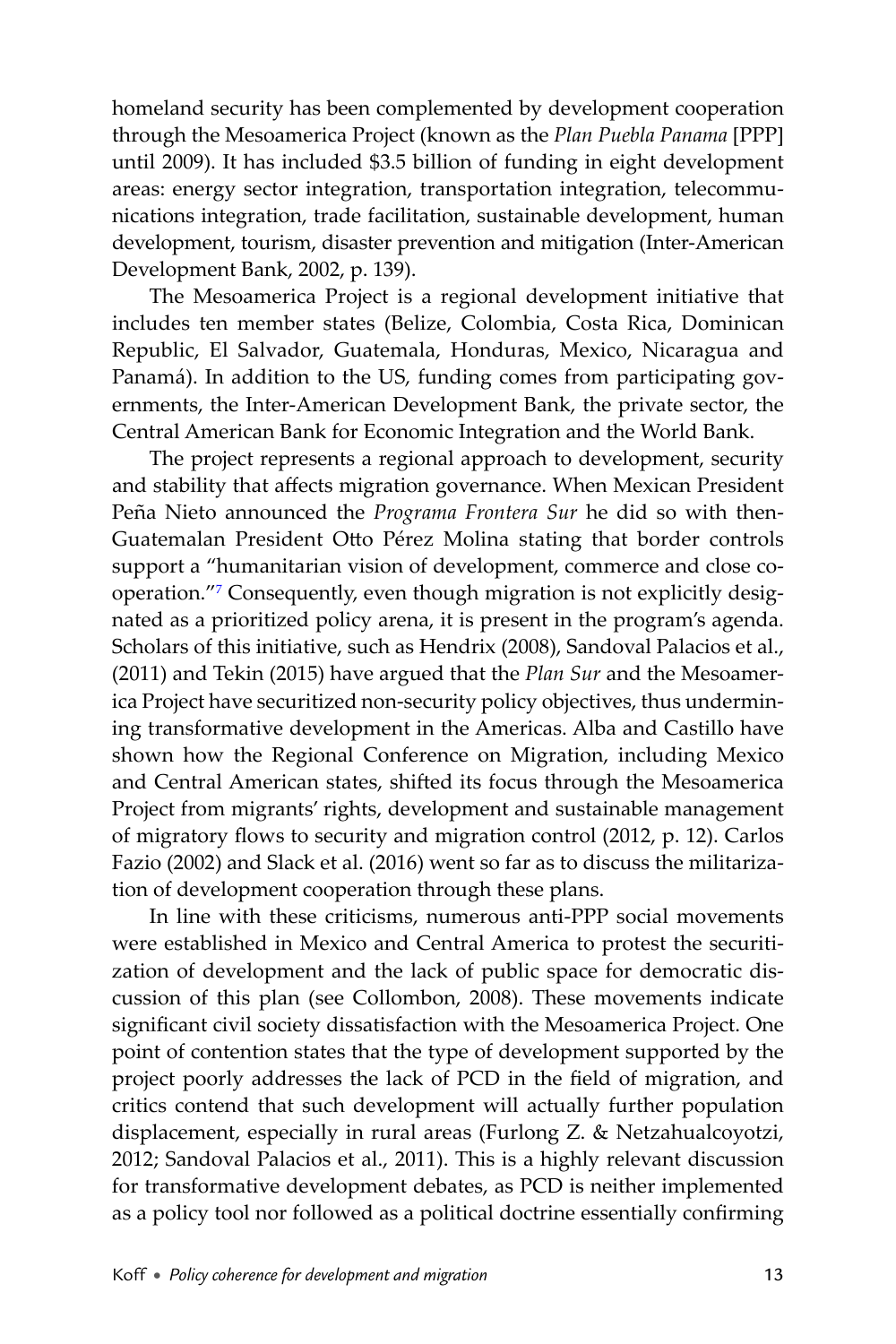the aforementioned "convergence hypothesis," indicating a securitization of development aid in order to control migratory flows in a manner that reinforces power relationships throughout the hemisphere and undermines human rights-based development strategies.

#### *EU migration governance and development policies*

Like the US, the EU has prioritized the regionalization of security policies in its political agenda. Unlike the US, where the regionalization of security has predominantly occurred through informal or financial measures, the EU formalized this strategy through treaties and aid agreements. Since the 2002 Seville Council meeting, the EU has strengthened its efforts to control its external border through strategies including: (1) the harmonization of measures to combat illegal migration; (2) progressive operationalization of coordinated and integrated external border administration; and (3) the integration of immigration policy in the EU's relations with third countries, including "a clause be included concerning the common administration of migratory flows and regarding obligatory readmission in the case of illegal immigration in all future agreements of co-operation, association or the equivalent that the European Union or the European Community signs with any country" (Guardia), 2002. Obviously, this last strategy is most relevant for PCD.

Migration control was further strengthened by the so-called Hague Program, announced in November 2004, which established a five-year  $(2005-2010)$  multi-annual project in the field of justice and security that set "reinforcement of partnerships with third countries to tackle illegal immigration" as a priority for the Commission. Scholars of EU migration policies (Carrera et al., 2012; Lavenex, 2006) have documented the externalization of migration controls. Aside from the establishment of FRONTEX (from the French *Frontières extérieures*), the common European border enforcement agency, the EU has funded technical assistance in third countries and integrated migration into regional security strategies through the Global Approach to Migration Management (GAMM) (Marin, 2014).

The institutionalization of migration in development cooperation between Europe and Africa officially occurred through the establishment of the Cotonou Partnership Agreement between the members of the African, Caribbean and Pacific (ACP) states and the EU and its member states (Van Criekinge, 2013). Specifically, articles 13, 79 and 80 of the Cotonou Partnership Agreement defined the role of migration in development partnerships. In particular, article 13 introduced a readmission clause requiring any ACP State to readmit "its nationals illegally present on the territory"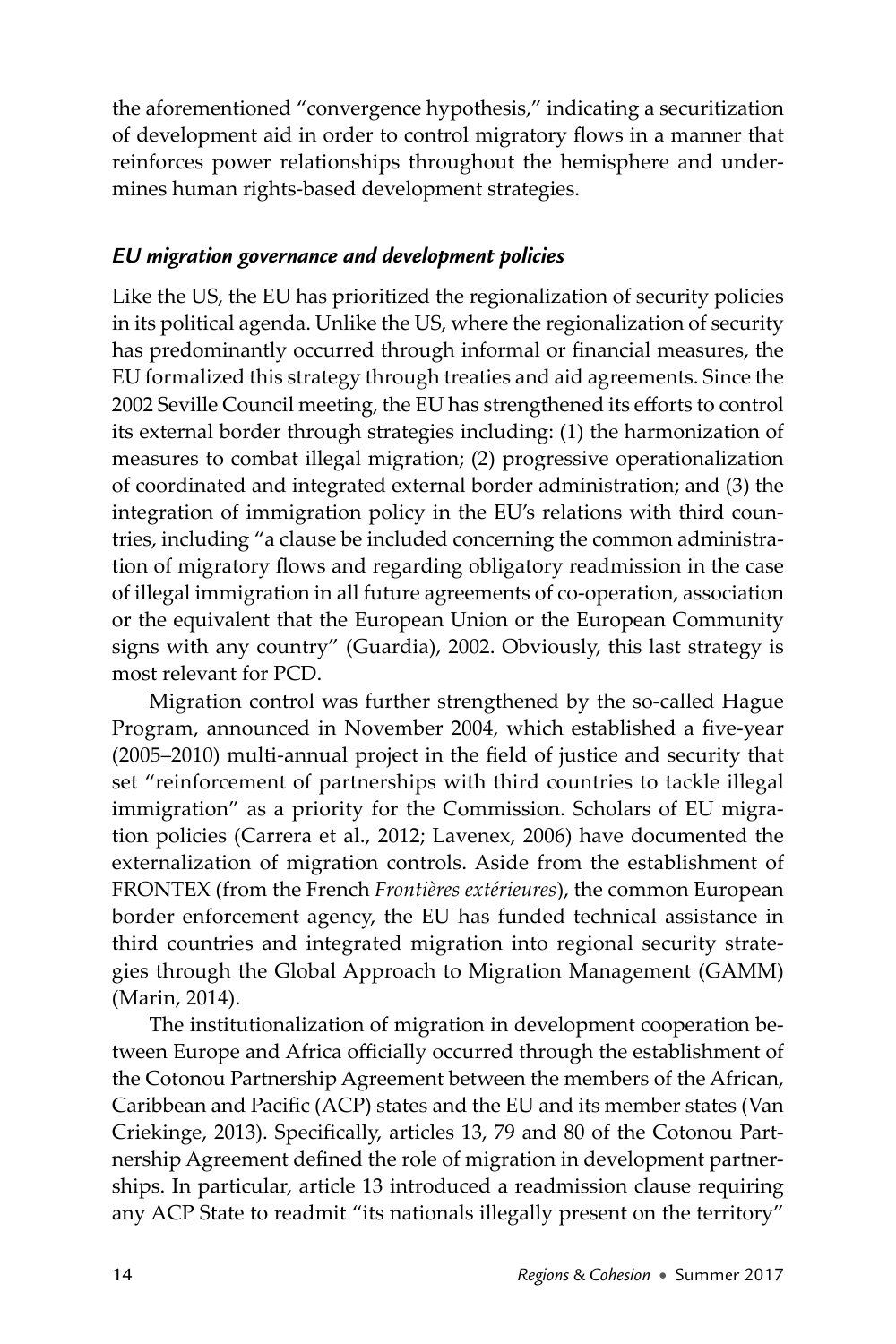of one of the States party to the agreement as well as migrants from other countries who have transited through its territory (art. 13, para. 5).

This decision-making does not support the idea that the EU is more committed to PCD or transformative development than the US. For example, scholars have noted that the signing of trade agreements and concessions of economic aid are subject to the application of best practices in the field of migration (Gabrielli, 2007; Miranda et. al., 2012). Subsequently, these themes have been developed in the various multilateral initiatives on migration and security involving the EU and its African partners (Fisher & Anderson, 2015). In 2005, the European Council established the GAMM, prioritizing actions in Africa and the Mediterranean with the main objectives of "reducing illegal migration flows and the loss of human lives and assuring the return of illegal immigrants in safe conditions" (Conseil Européen, 2005, p. 9). This approach also provided that any partnership between the EU and Africa must systematically include aspects related to the management of legal migration, the fight against illegal migration, and the promotion of the link between migration and development. These objectives have most recently been institutionalized in the 2015 West Africa Regional Initiative signed by the EU with the Economic Community of West African States (ECOWAS), *l'Union Economique et Monétaire Ouest Africaine* (UEMOA) and member states, which builds on previous agreements. The EU will provide  $\epsilon$ 1.15 billion in funding for the initiative through 2020.<sup>8</sup> Similarly, in May 2015, the EU and the ACP States issued a joint document outlining joint strategies to combat human trafficking and smuggling.<sup>[9](#page-20-0)</sup>

Within these initiatives, the link between migration and development has specifically been articulated through two sets of measures: (1) the outsourcing of border controls, through the sharing of responsibilities in the fight against illegal immigration with African countries (which is a short-medium term policy goal); and (2) the promotion of co-development, understood as development partnerships with African countries with the aim of restricting incentives for unwanted migration (which is a long-term policy objective). The first Euro-African Intergovernmental Conference on Migration (Conférence ministérielle, 2006a) conducted through the initiative of Spain, with the collaboration of Morocco and France, led to a declaration asserting the need to achieve a concerted management of migration in Africa, through the implementation of development projects. This conference was closely followed by another in Tripoli (November 2006), which resulted in a joint statement that discussed "strategies to reduce poverty" and "co-development of African countries" as key points to reduce flows of migrants and refugees (Conférence ministérielle, 2006b). The proposed solutions included the promotion of foreign direct invest-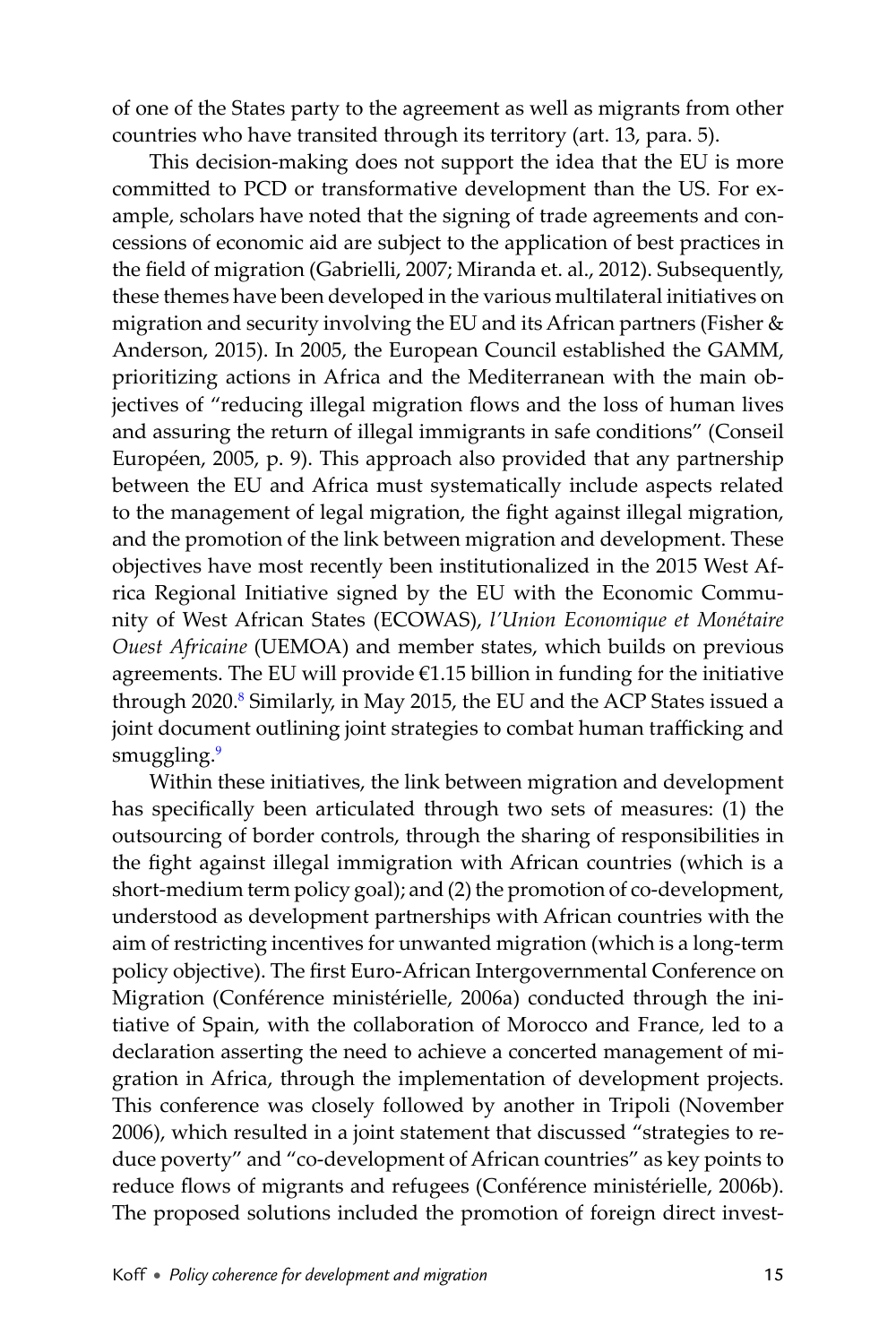ment, cooperation processes and regional economic integration in Africa through the signing of EPAs. Also worth mentioning are the axes of the Rabat Action Plan through which multilateral and bilateral political and financial instruments have been set up to promote cooperation with Africa on migration issues, including migration management, bilateral readmission agreements, and joint development agreements signed with allocation of specific budgets.

Within this framework, the EU has unlocked specific budgets since 2001 to finance projects with the main objective of controlling illegal migration (Commission Européenne, 2010). The EU allocated €40 million for "migration" under the Ninth European Development Fund (EDF). Ten million euros have been dedicated to the creation of a migration information management center in Mali, which was established in 2008 following signature of a joint declaration on Migration and Development between Mali, ECOWAS, France, Spain and the European Commission, on February 8, 2007. Also under the ninth EDF, €5.5 million were granted to Mauritania (€3 million) and Senegal (€2.5 million) for the establishment of "rapid response mechanisms for the fight against illegal migration to the European Union" (Commission Européenne, 2010).

The European response to the 2015–2016 migration/asylum crisis has also included significant development investments. The November 11-12, 2015 Valletta Summit on Migration defined EU policy on migratory flows, including conflict resolution, peace-building and Common Security and Defence Policy (CSDP) missions. Development cooperation and humanitarian aid were cited as means to address global challenges and drivers of migration.<sup>[10](#page-20-0)</sup> Specifically, the EU established a  $\epsilon$ 1.8 billion Emergency Trust Fund for Africa aimed at "addressing the root causes of irregular migra-tion and displaced persons."<sup>[11](#page-20-0)</sup>

Like the US, the EU has utilized development aid to reinforce the policy mechanisms listed in the introduction to this section, especially the externalization of border controls that seem to undermine the EU commitment to transformative development. The EU's March 2016 Refugee Agreement includes the disbursement of  $\epsilon$ 3 billion already committed to Turkey and the promise of another €3 billion in development aid before 2018 to be distributed once the initial investment has been disbursed in exchange for Turkey's agreement to receive repatriated asylum seekers from EU member states.<sup>[12](#page-21-0)</sup> In 2015, the EU announced that €3.9 billion had been allocated to countries hosting asylum seekers from Syria, notably Jordan, Lebanon and Turkey.<sup>13</sup> In September 2016, Jean-Claude Juncker, president of the European Commission, announced the European External Investment Plan, which committed  $63.35$  billion toward the implementation of the SDGs and the Addis Ababa Agenda on Financing for Development.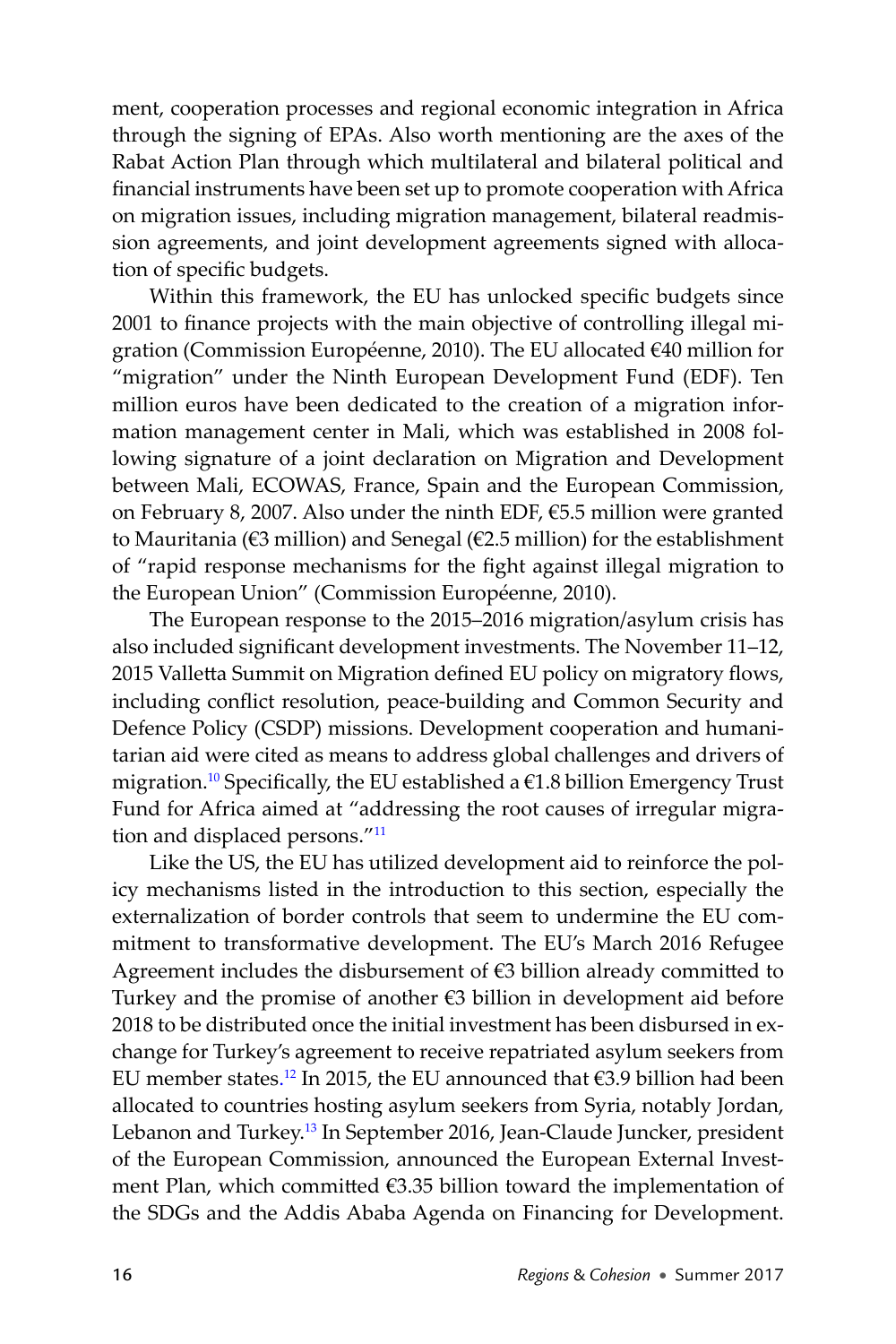The plan is linked to migration policies as "a key contribution to addressing the root causes of migration, reinforcing our partnerships and looking at the long term drivers behind the large movements of population.["14](#page-21-0) This approach seems incoherent with the transformative development agenda that characterizes the very SDGs that the plan professes to support.

Such practices are not new in Europe. It is important to mention that one reason the EU's migration policies have focused on security is because they represent the interests of the majority of EU member states. Since large-scale migration flows in the Mediterranean Basin began in the 1990s, responsibility sharing has been a major issue in EU migration affairs as Italy, Spain and Greece were criticized for being "Europe's soft underbelly" (Koff, 2008, p. 10). The 2015–2016 migration/refugee crisis has demonstrated that EU policy-making in migration affairs has not evolved significantly, and it has not sufficiently established a collective response in the field. The continuing lack of a common policy identity at the supranational level has contributed to a significant securitization of migration and asylum through the establishment of external border controls resulting from the militarization of the EU's territorial limits and the securitization of development aid through conditionality mechanisms as a means to enforce migration controls in third states.

The first European readmission agreements date back to 1965 when Austria signed an accord with Tunisia. Since then, other high-profile agreements include those concluded between Spain and Morocco (1992), the United Kingdom and Algeria (2006), and Italy and Egypt (2007) (Casserino, 2012). Casserino notes that these agreements were signed as parts of larger negotiations focused on conflict resolution, trade, foreign direct investment, energy security, anti-terrorism and political rapprochement with the EU. Furthermore, he contends that EU–third state readmission agreements are characterized by a flexibility that does not require lengthy ratification processes and permits states to renegotiate them based on their changing needs. This permits EU member states to renegotiate development agreements to promote domestic political agendas that are not necessarily coherent with the normative commitment to transformative development at the supranational level.

Libya is the country that has become most emblematic of these processes through its relationship with Italy. The two countries signed bilateral cooperation agreements in 2008 and 2014, the first of which permitted Italy to repatriate clandestine migrants (including non-Libyans) arriving to Italy after having transited through Libya. Because the ECHR rendered the 2012 judgment in *Hirsi Jamaa and Others v. Italy* prohibiting this practice, the second agreement focused on technical and military cooperation with Libyan officials to prevent human smuggling and human trafficking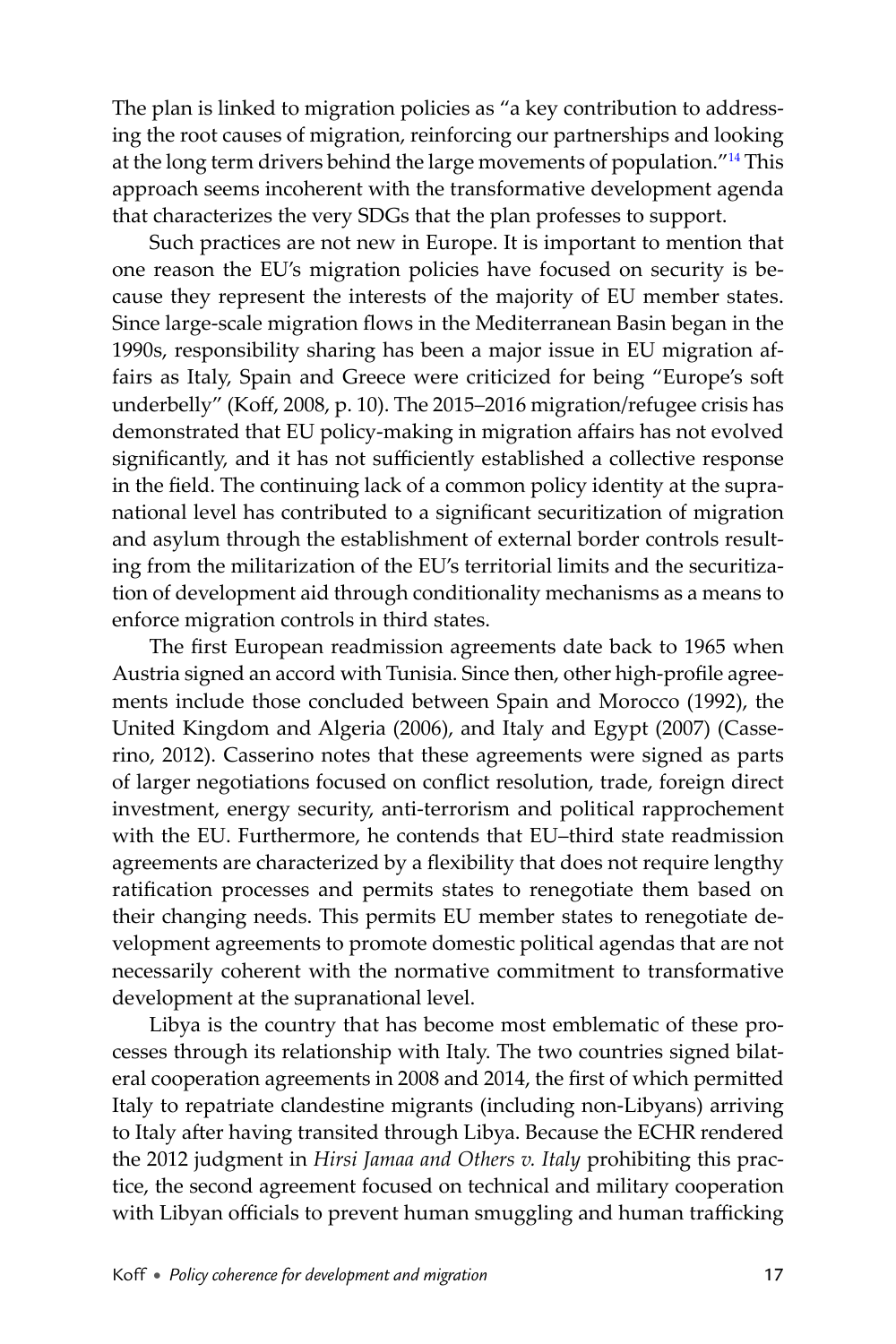in the Mediterranean. In 2014, the EU, through its Border Assistance Mission in Libya (EUBAM Libya) provided €30 million to Libyan authorities in order to combat illegal migration (Vasallo Paleologo, 2014). Both Italy and the EU have been criticized by numerous human rights organizations for their support of Libya in the field of migration (Human Rights Watch, 2009). In an October 8. 2012 report, the UN Special Rapporteur on the Human Rights of Migrants wrote: "Although the EU has negotiated a number of EU wide readmission agreements, the absence of a clear regional framework for such agreements, including a lack of minimum human rights standards, has led to the creation of a number of bilateral readmission agreements between Italy and its neighbors which often do not appear to have human rights at their core." (United Nations Office of High Commissioner on Human Rights, 2012). This seeming disregard for human rights undermines the transformative aspects of migration and development. The 2015 report from the Special Rapporteur's December 2014 follow-up mission to Italy repeated this point:

"The Special Rapporteur reiterates his concerns about bilateral agreements being used as a means of border control, often without sufficient human rights safeguards. He remains concerned about the lack of transparency surrounding such agreements: not only are negotiations conducted seemingly with very little external oversight or input, but often the final text is not publicly available, thus contributing to uncertainty regarding the content, interpretation and implementation of the agreements." (United Nations, 2015, p. 11).

Specifically, observers have noted that the situation in Libya reflects the situation in Mexico discussed earlier in this article. Like in Southern Mexico, Libyan border guards are poorly trained, corruption is widespread, reaction capabilities of law enforcement are insufficient and immigration and border control officers "lack knowledge" of statutory international laws (Human Rights Watch, 2009). Furthermore, Libya has never signed the 1951 Geneva Convention on refugees, and the country does not officially acknowledge the presence of refugees and asylum seekers. Libya also does not allow the United Nations High Commission for Refugees (UNHCR) to monitor conditions for migrants in the country. As a result, like in Mexico, numerous human rights violations have emerged related to the absence of a legal protection framework for migrants and asylum seekers, deplorable detention conditions and expulsions of large numbers of clandestine migrants with insufficient attention paid to protection needs (Human Rights Watch, 2009). The use of EU and Italian development aid to securitize migration in Libya undermines not only the transformative potential of migration but also transformative development in Libya by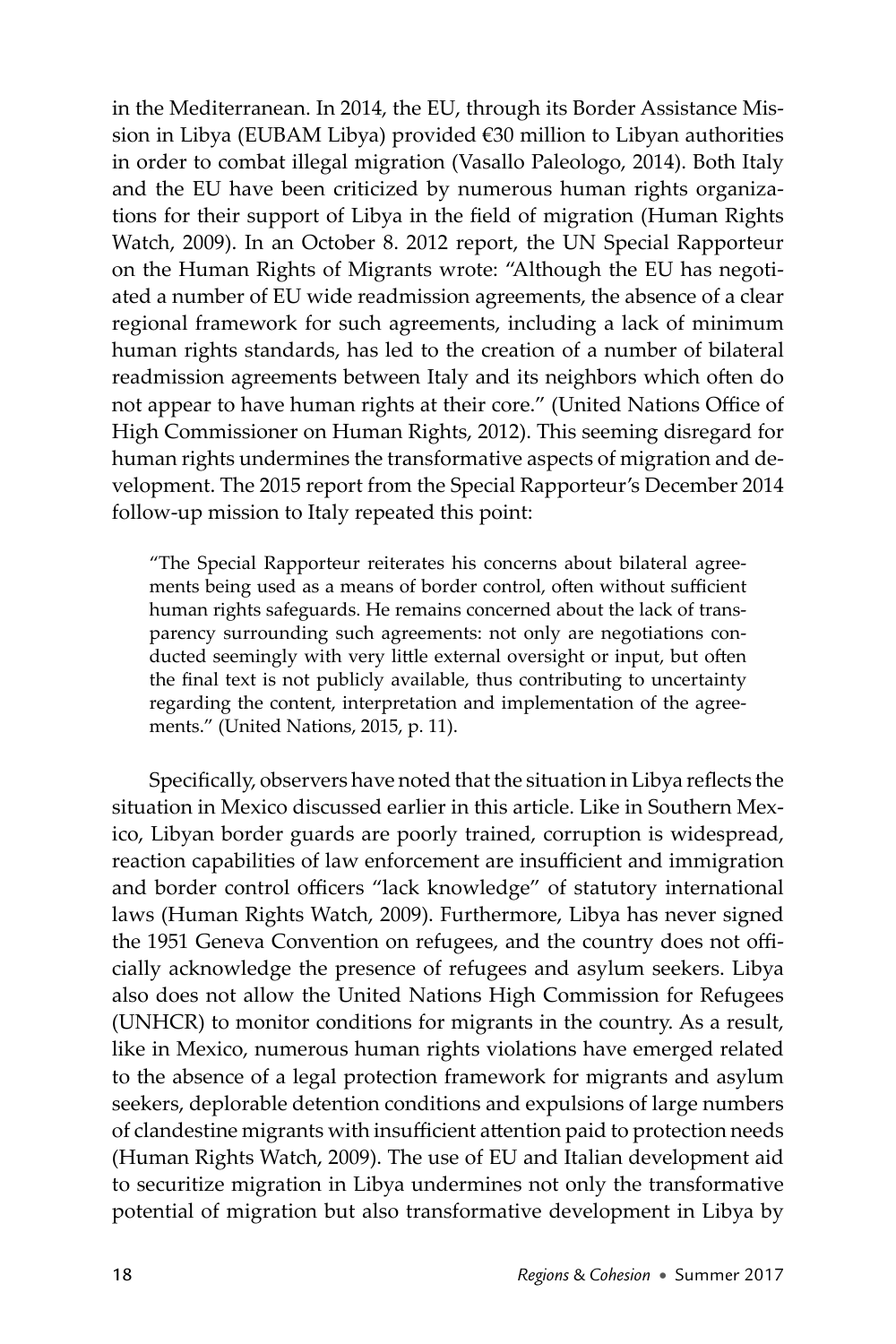weakening rule of law in that country and reinforcing power discrepancies in the Mediterranean Basin.

While the most attention regarding human rights violations of migrants has focused on Libya, other countries with which the EU and member states have readmission agreements have also received prominent criticisms. Like Libya, the 2003 migration law in Morocco does not discern between economic migrants and refugees or asylum seekers, and the government has limited access to officials from the UNHCR (Carrera et. al., 2016). Critics highlight deportations that do not guarantee protection, and abuses of police power and corruption.<sup>[15](#page-21-0)</sup> Of significant concern is the fact that migrants, upon arrest, are relocated to informal detention camps found in the desert, close to the Algerian border. Numerous deaths of migrants from Mali and Senegal in 2005, 2006 and 2013 brought international attention to these camps. $16$ 

These trends illustrate how migration has become securitized throughout the Mediterranean, which reduces the transformative potential of EU development aid. The recently established EUNAVFOR Med (European Union Naval Force- Mediterranean) mission aimed at disrupting human smuggling in the Mediterranean has received €11.82 million for 12 months of operations in 2015–2016[.17](#page-21-0) Moreover, the North Atlantic Treaty Organization (NATO) agreed in February 2016 to send warships to the Mediterranean to fight human trafficking, further reinforcing the securitization of migration.<sup>18</sup>

Development cooperation has become a prominent tool that complements these military efforts, which seems to be incoherent with the SDGs and the EU's political commitment to uphold them. Thus, this article asks through what mechanisms can normative change aimed at reinforcing transformative development strategies aligned with the core principles of the SDG Agenda be promoted in migration affairs?

# **Regional courts, human rights and migration: Jurisprudence as a potential source of transformative PCD?**

The EU recognizes that the 2015–2016 Mediterranean migration crisis is a humanitarian emergency as 5,083 migrants are confirmed to have per-ished in the Mediterranean in 2016.<sup>[19](#page-21-0)</sup> Nonetheless, it has responded with measures aimed at controlling migratory flows. Development aid, especially the previously mentioned Emergency Trust Fund for Africa, has been included in these strategies, thus contradicting the normative principles of PCD and transformative development. The securitization of migration through measures including development aid actually undermines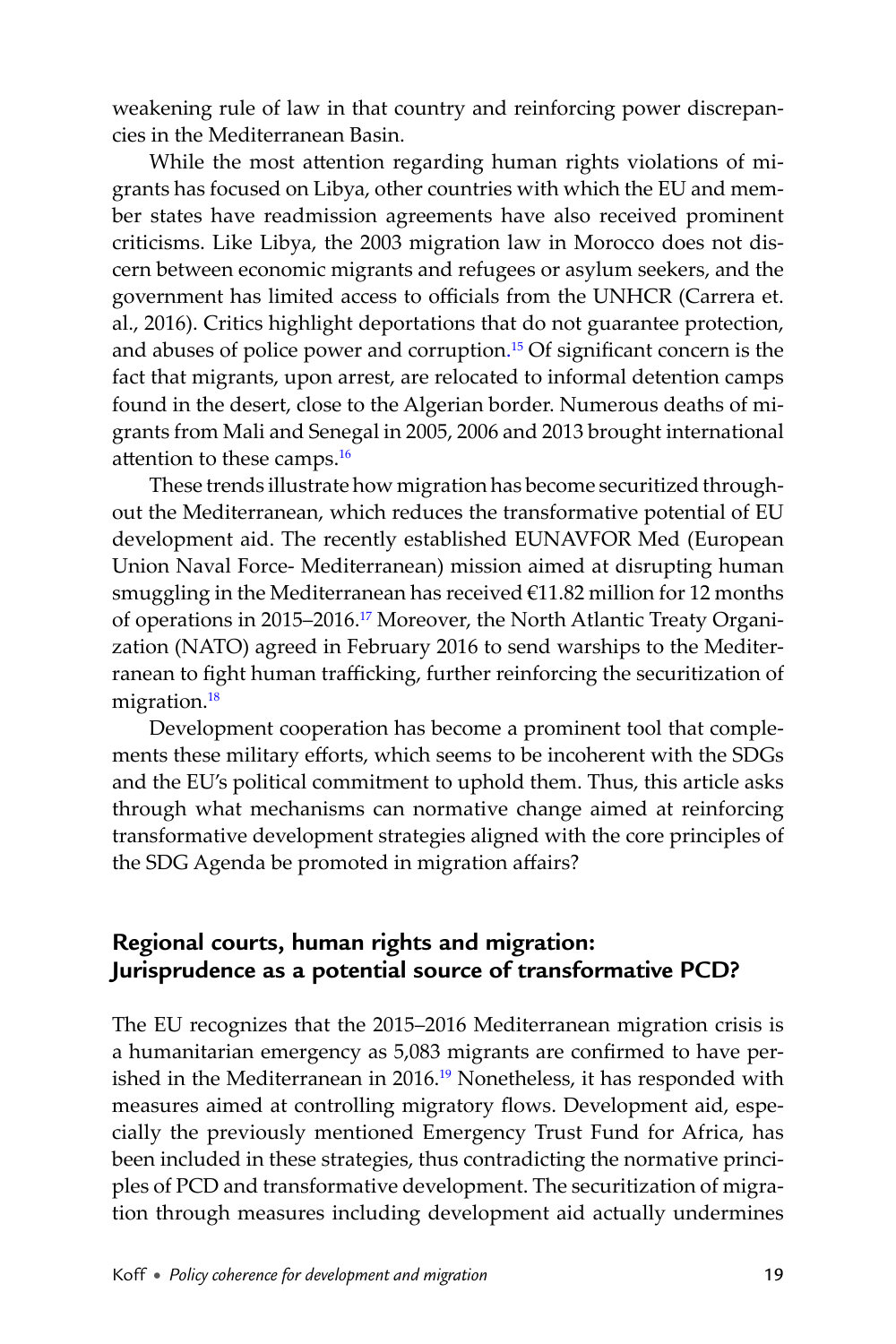the notion of transformative development, which, as stated in the introduction, is closely associated with the SDGs. How can donors like the EU and the US pursue SDG #10, "the reduction of inequality within and among countries,["20](#page-21-0) when they utilize development cooperation in order to erect political barriers between states/regions in the field of migration? In fact, Thede's (2013, p. 784) contention that PCD and securitization policies are actually complementary parts of a donor strategy attempting to stabilize power relations in a "contested and unstable international arena" is highly salient to understanding current practices in regional migration regimes.

PCD has been proposed as a mechanism for change, but it has not yet been implemented in the field of migration where development cooperation supports migration controls more than migration governance facilitates transformative sustainable development as defined under the SDGs (Nyberg-Sorensen, 2016). Scholarship on PCD and migration (Lavenex & Kunz, 2008; Wunderlich, 2013) and PCD in general (King, 2016; Carbone & Keijzer, 2016) has documented how this policy tool has been limited to discursive impacts due to a lack of effective implementation.

This article argues that in order for migration to contribute to transformative sustainable development in line with SDG #10 (amongst others) through PCD, new mechanisms must be developed that focus on normative coherence defined as coherence between policy strategies and key democratic norms, such as those expressed in the SDGs and donor states' constitutions, or constitutional treaties in the case of the EU. King (2016) correctly indicates that the key stumbling block to effective implementation of PCD has been the unwillingness of donor states to have their aid monitored. This is especially relevant for discussions on security. Even though development communities are often receptive of PCD, non-development policy actors in fields such as migration and security have rarely embraced this policy tool, thus impeding normative change focused on transformative development. Consequently, this article asks, through what mechanisms can PCD be promoted so that migration policies contribute to transformative development, reversing the current trend?

The proposed answer to this question is related to an important observation of PCD mechanisms. The EU and its member states have established numerous instruments to ensure PCD, including inter-ministerial committees, legislative committees, ombudspersons, parliamentary review, etc. However, virtually all of these institutional mechanisms focus on either the executive or legislative branches of government (Carbone, 2008). Part three of this article has indicated that executive and legislative bodies favor securitization in the field of migration due to prevailing public rhetoric. Thus, this article asks, if normative change is to be pursued, as dictated by commitments to the SDGs, and norms reflect liberal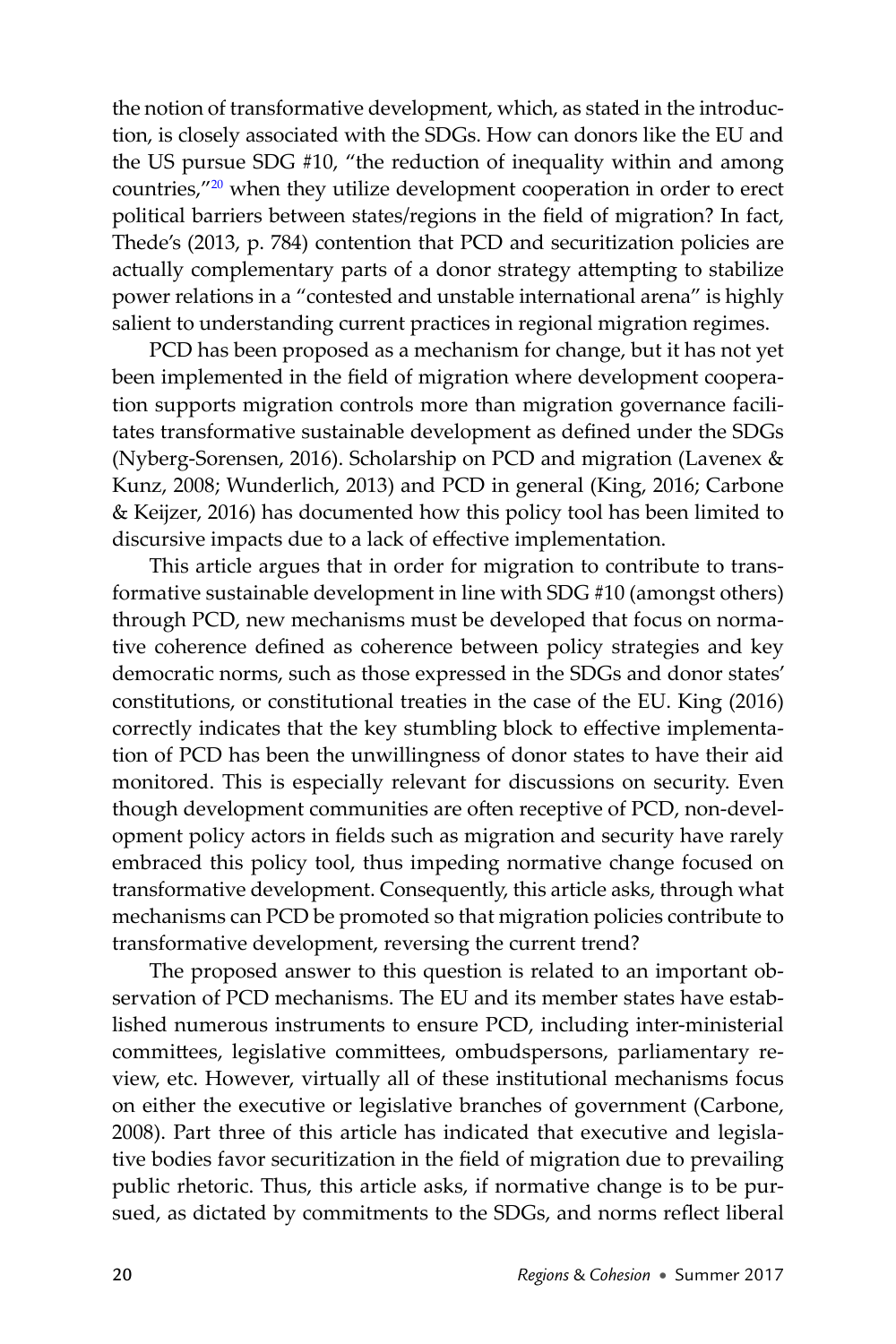democratic principles, why have PCD discussions ignored judiciaries thus far? Courts have been proponents of normative change for decades. In the US, courts effectively promoted social justice in the 1960s and 1970s in response to cases brought by leaders of the civil rights movement, especially the National Association for the Advancement of Coloured People (see Greenberg, 1995). In Europe, the ECHR has been a leader in the field of ethnic and minority rights on the continent (Guglielmo & Waters, 2005) promoting justice for groups, such as the Roma.

In fact, scholarship on supranational human rights courts has noted that these organs have increased their influence in global affairs through a recent globalization of human rights law. While Decaux (2011) has documented how the proliferation of human rights courts, ad hoc special case tribunals and international criminal justice tribunals can undermine their formal authority through competing mandates, other scholars, such as Brysk and Jimenez (2012), Sandholz (2012) and Nichols Haddad (2012) have documented the variety of ways that supranational human rights courts have augmented their political influence and increased the number of policy spheres in which they take action. All of these analyses focus less on direct, vertical institutional relationships between supranational and domestic courts and more on the formal and informal roles of courts in broader networks of actors participating in global governance. For example, Sandholz (2012) remarks that individual human rights are better protected in states where courts more effectively establish links with international law based on treaties (as opposed to the inclusion of rights in domestic constitutions). Brysk and Jimenez (2012) similarly examine these networks by contending that supranational courts affect human rights protection more through the promotion and expansion of norm change and sociological behavior than through direct legal implementation. Finally, Nichols Haddad (2012) contends that supranational human rights courts have increased their relevance through interactions between NGOs and civil society.

With regard to immigration, one of the traditional challenges for addressing the human rights of migrants has been the historical lack of judicial activity in this field due to its transnational nature, which permitted securitization at the expense of human rights (Crépeau et. al., 2007; Delgado Wise et. al., 2013). Scholars have demonstrated how traditional European Court of Justice (ECJ) activity has focused more on economic rights than people's rights (Guiraudon, 2003). Basilien-Gainche has examined the ECJ's activity in the field of migrant detention, and she describes the court's behavior as "vague and elusive" (2015, p. 104)

In the past, the ECHR also "extended to state authorities a wide margin of appreciation in maintaining immigration controls, thus affording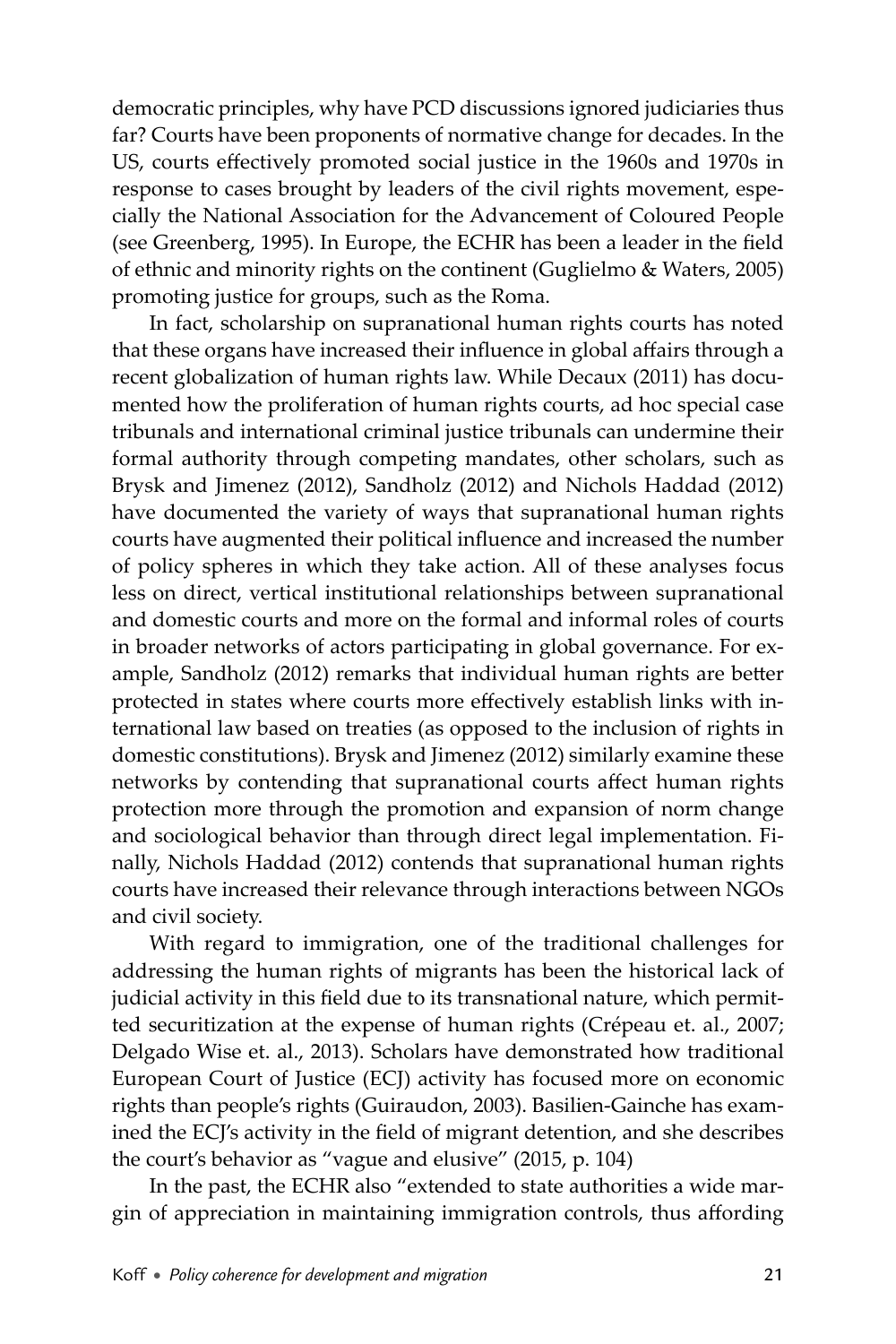individuals only limited protection" (Rogers, 2003, p. 53). However, this stance has begun to change as the ECHR has delivered important judgments in favor of migrants' rights, most notably in matters related to interpretation of security threats and deportation (see *Saadi v. Italy,* 2008, and *A. and Others v. the United Kingdom,* 2009). Two benchmark rulings were also delivered by the court in relation to asylum-seekers. In *M.S.S. v Belgium and Greece* (2011), the court agreed that Greece violated article 3 of the European Convention of Human Rights because of the applicant's conditions of detention and living conditions in Greece. Moreover, Greece was found in violation of article 13 "because of the deficiencies in the asylum procedure followed in the applicant's case and the risk of expulsion to Afghanistan without any serious examination of the merits of his asylum application and without any access to an effective remedy."<sup>[21](#page-21-0)</sup> Similarly, in *Jamaa and Others v. Italy* (2012), the court ruled that Italy violated the convention by expelling asylum seekers "by sea to Libya, where they were at risk of violations of their human rights and in danger of being repatriated to their home countries" (Crépeau, 2014, p. 6). These verdicts were reinforced in 2013 and 2014 through various judgments.<sup>22</sup>

Despite a limited number of cases, the ECHR has generated jurisprudence in relation to protection from expulsion to face human rights abuses, protection from trafficking and forced labor, protection from collective expulsion, detention and the right to liberty and security of the person and children's rights. In terms of the Inter-American Court of Human Rights, the court has also established important jurisprudence in the fields of consular assistance (including the right to identity papers), the right to a fair trial, children's rights and non-discrimination and labor rights. Moreover, the Inter-American Commission of Human Rights has documented the violation of migrants' rights and worked with states to guarantee these rights (Inter-American Commission on Human Rights, 2013). Like the general literature on the globalization of human rights courts and laws, observers of migration in the Americas have noted that the IACHR has made a stronger impact through global governance networks than it has through judicial consultation. In fact, the IACHR has supported state sovereignty in the field of asylum more than the ECHR. In the case *Vélez Loor v. Panamá* (2010) the IACHR opinioned that member states have the right to regulate migration and detain persons entering their territories illegally. This was, however, tempered by the judgement in *Nadege Dorzema y* otros v. República Dominicana (2012), which stated that all officials responsible for migration decisions must guarantee impartiality.

These verdicts show that regional human rights courts have begun to hear important cases related to migration and asylum, and their influence grows through inclusion in partnerships with other branches of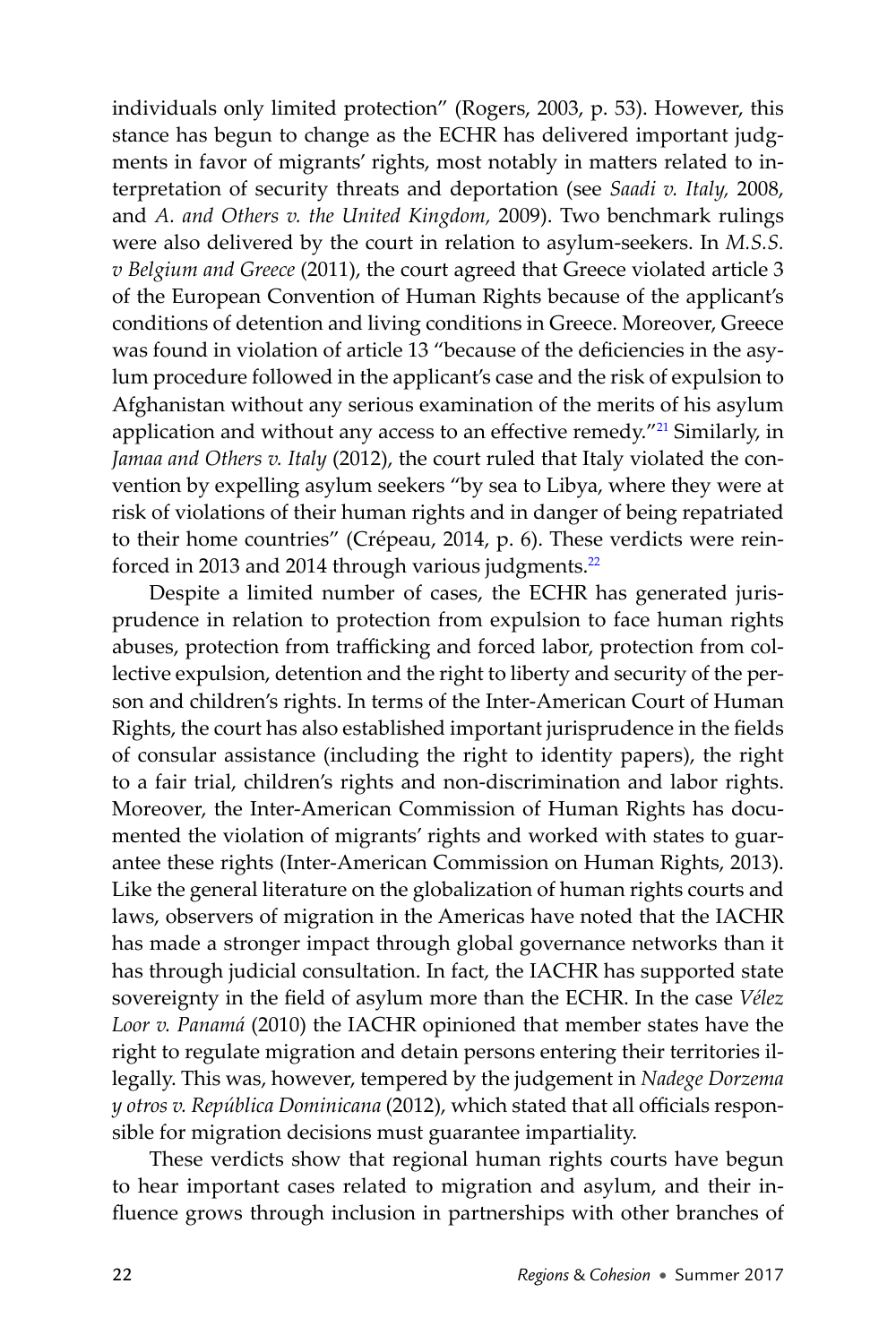government and NGOs/civil society. Thus, this article asks why regional human rights courts are ignored in transformative development discussions given that their influence is increasing in globalized human rights debates. Couldn't this activity be the basis for normative commitments to PCD in the field of migration, among others, so that development aid is not strictly aimed at securitization and control of migratory flows? This question is addressed in the following conclusion.

# **Conclusion: Normative PCD through regional courts as participants in governance networks**

The main problem with referencing regional human rights courts as PCD mechanisms relates to institutional incoherence (Carbone, 2008). Both the ECHR and IACHR are associated with supranational organizations that are not the main actors for development cooperation, trade or migration in their respective continents. However, this interpretation of the roles of regional courts is premised on traditional views of judiciary impact that examine vertical institutionalization. Instead, more recent scholarship that highlights the further inclusion of regional human rights courts in global governance networks as documented in this article indicates different ways that these courts can potentially promote transformative development through human rights-based norm change. Following this logic, this article contends that globalized networks of development institutions and actors could propose policies that reference judicial decisions, even in a consultative manner, as the basis for PCD in relation to migration, and they could promote normative PCD frameworks favoring transformative development as defined in the SDGs. This argumentation is consistent with the emerging literature on the globalization of human rights law that emphasizes courts as sources for norm change through influence on networks of global actors.

This practice has already begun in other policy arenas. For example, Koff and Maganda's (2016) study of PCD and the human right to water shows how the European Court of Auditors produced a scathing special report in 2012 of EU development strategies in the field of water and sanitation in sub-Saharan African states (Angola, Benin, Burkina Faso, Ghana, Nigeria and Tanzania). This Court audited 23 programs in these six countries with the objective of determining whether or not the European Commission was carrying out its development programs in relation to water in an effective and sustainable manner. The Court's inquiry found that the European Commission's programs were successfully installed in terms of infrastructure and that the materials utilized to complete them were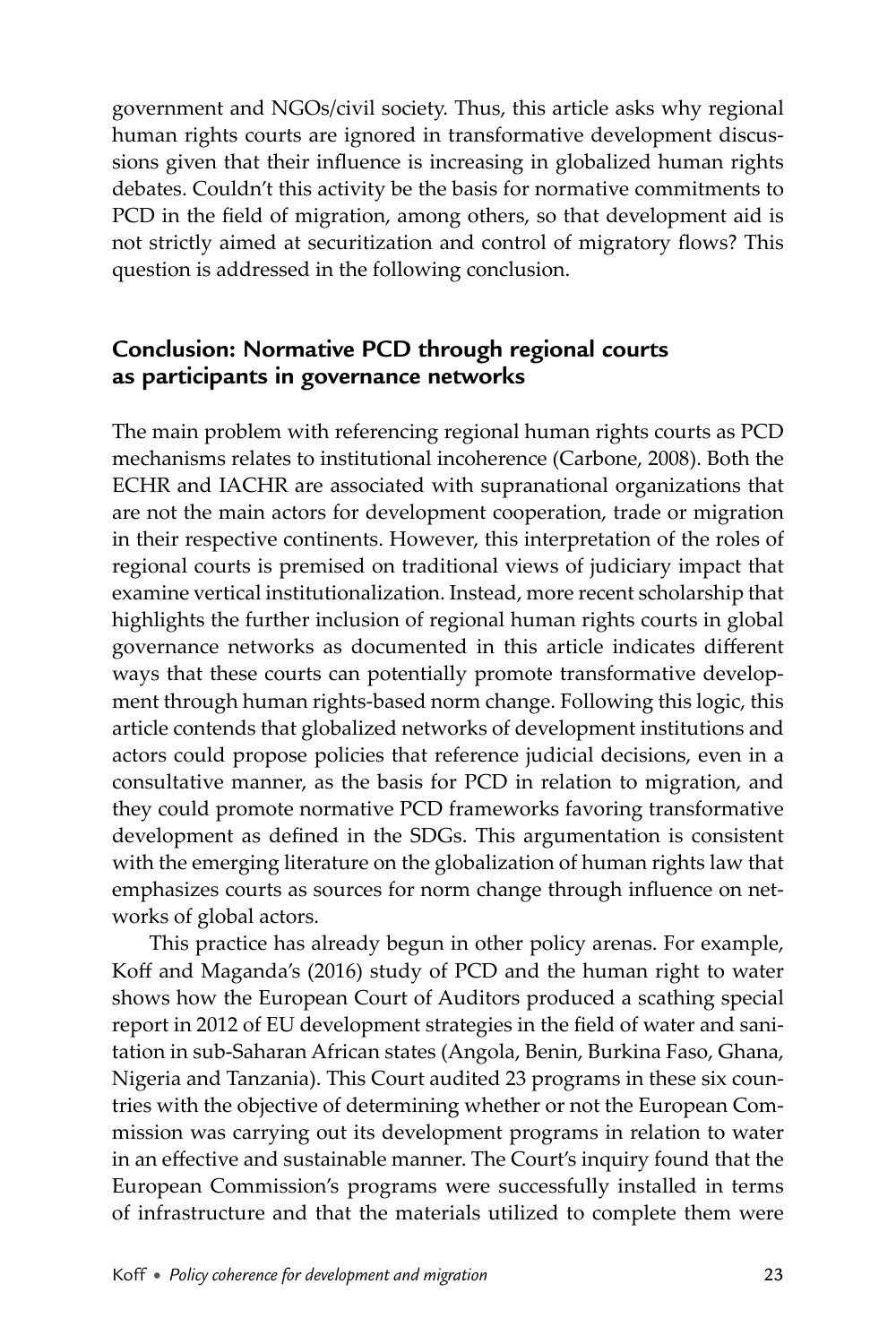locally available. Also, the technology employed was readily available to development aid recipients. Nonetheless, the Court's study indicated that fewer than half of the projects that were audited met the beneficiary's needs, and the court as well as the European Parliament particularly criticized these projects for shortcomings in terms of local ownership of development strategies that were considered incoherent with normative approaches to water rights (Koff & Maganda, 2016, p. 102–103).

In the Americas, the role of the IACHR and the Inter-American Commission on Human Rights is less direct for two reasons. First, legal scholars, such as Huneeus (2011), have noted that national courts often do not comply with the IACHR's rulings, as the court does not methodologically highlight regional consent (Neuman, 2008). Second, the IACHR and the Commission have aspired to influence human rights outside the Americas, and observers, such as Neuman (2008), have noted that attention to this external dimension has at times undermined the IACHR's regional impact. In relation to migration and development, for example, these bodies have not necessarily addressed the securitization of development in the Americas as described in this article, but the Commission has adopted Resolution 03/08, which is highly critical of EU readmission agreements (Inter-American Commission on Human Rights, 2008).

Nonetheless, the IACHR could potentially influence transformative development in two important ways. First, IACHR judgments and opinions could provide aid recipients (and sending countries) with normative arguments on which to advocate transformative development policies in bilateral and multilateral relations related to migration. Advisory Opinion OC-18/03, establishing legal status and fundamental rights for undocumented migrant workers, was issued following action taken by Mexico (Lyon, 2004). Second, the IACHR and the Commission, which have already reviewed US asylum, border protection and migrant detention practices, could provide members of the US development community with arguments in favor of PCD should they regionalize their focus. For example, Kate Almquist Knopf, a former assistant administrator for the US Agency for International Development (USAID), recently described the tension between many in the US development community and Congress arguing, "policymakers mistakenly equate development with foreign aid and conclude more foreign aid should result in more development" (Almquist Knopf, 2013). If nothing else, IACHR attention to development cooperation could further support those promoting PCD and transformative development from within the system.

At present, the regional securitization of migration through development aid contradicts various international norms aimed at transformative development (above all, those expressed in the SDGs) as well as donors'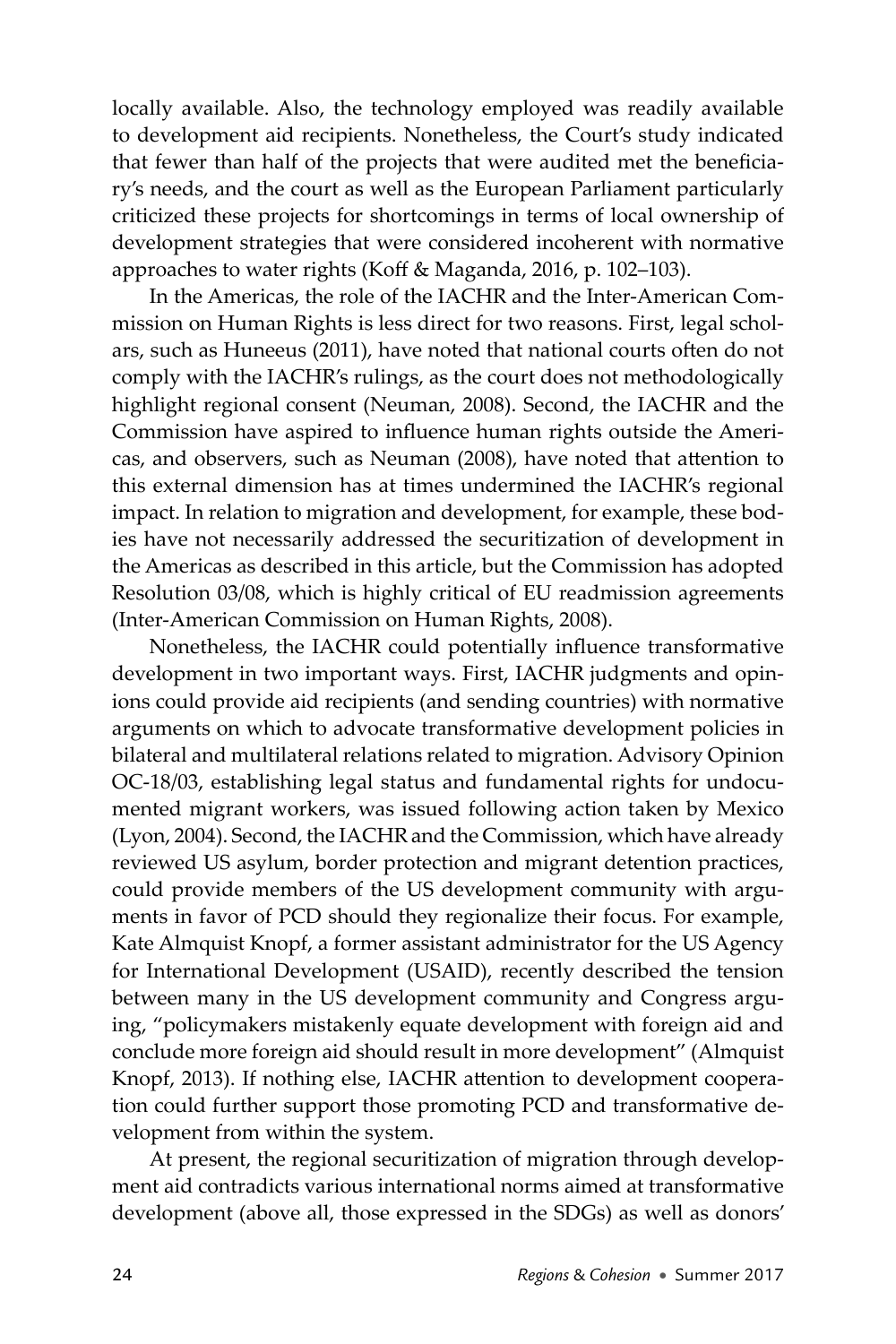<span id="page-20-0"></span>constitutional values such as freedom, rule of law, and human rights. The 2015 declaration of the SDGs offers donors the opportunity to reflect on normative positions. Specifically, SDG #16 aims "to promote peaceful and inclusive societies for sustainable development, provide access to justice for all and build effective, accountable and inclusive institutions at all levels."<sup>23</sup> Regional human rights courts could act as effective mechanisms for justice based on normative coherence should inter-institutional dialogue be fostered and should institutions, such as auditor courts or legislative committees, integrate/reference regional human rights jurisprudence into their activities. Investigating how to do so within the framework of PCD and the SDGs could be a fruitful avenue for future research on mechanisms for transformative development.

**HARLAN KOFF** is Professor of Social Sciences at the University of Luxembourg. He is President of the Consortium for Comparative Research on Regional Integration and Social Cohesion (RISC) and co-coordinator of RISC's working group on "Development, Equity and Policy Coherence." He is also co-editor of the journal Regions and Cohesion (Berghahn Journals). He conducts research in the fields of migration, international development, comparative regional integration, environmental security and borderlands studies. E-mail: Harlan.Koff@uni.lu

#### **NOTES**

- 1. https://www.oecd.org/dac/stats/documentupload/ODA%202014%20Technic [al%20Note.pdf](http://www.oecd.org/dac/stats/documentupload/ODA%202014%20Technical%20Note.pdf)
- 2. [http://www.cnnmexico.com/nacional/2015/07/29/con-programa-frontera](http://www.cnnmexico.com/nacional/2015/07/29/con-programa-frontera-sur-aumentaron-las-deportaciones-acusan-ong)[sur-aumentaron-las-deportaciones-acusan-ong](http://www.cnnmexico.com/nacional/2015/07/29/con-programa-frontera-sur-aumentaron-las-deportaciones-acusan-ong)
- 3. [http://www.eldailypost.com/news/2015/06/mexico-is-now-out-deporti](http://www.eldailypost.com/news/2015/06/mexico-is-now-out-deporting-the-u-s/) [ng-the-u-s/](http://www.eldailypost.com/news/2015/06/mexico-is-now-out-deporting-the-u-s/)
- 4. [http://www.presidencia.gob.mx/articulos-prensa/pone-en-marcha-el-pres](http://www.presidencia.gob.mx/articulos-prensa/pone-en-marcha-el-presidente-enrique-pene-nieto-el-programe-frontera-sur/) [idente-enrique-pena-nieto-el-programa-frontera-sur/](http://www.presidencia.gob.mx/articulos-prensa/pone-en-marcha-el-presidente-enrique-pene-nieto-el-programe-frontera-sur/)
- 5. [http://www.notimerica.com/sociedad/noticia-mexico-47000-emigrant](http://www.notimerica.com/sociedad/noticia-mexico-47000-emigrantes-muerto-paso-mexico-ultimos-seis-anos-20131226202824.html) [es-muerto-paso-mexico-ultimos-seis-anos-20131226202824.html](http://www.notimerica.com/sociedad/noticia-mexico-47000-emigrantes-muerto-paso-mexico-ultimos-seis-anos-20131226202824.html)
- 6. [http://www.eldailypost.com/news/2015/07/southern-border-plans-toll](http://www.eldailypost.com/news/2015/07/southern-border-plans-toll-arrests-up-crime-also-up)[arrests-up-crime-also-up/](http://www.eldailypost.com/news/2015/07/southern-border-plans-toll-arrests-up-crime-also-up)
- 7. [http://www.presidencia.gob.mx/articulos-prensa/pone-en-marcha-el-pres](http://www.presidencia.gob.mx/articulos-prensa/pone-en-marcha-el-presidente-enrique-pena-nieto-el-programa-frontera-sur/) [idente-enrique-pena-nieto-el-programa-frontera-sur/](http://www.presidencia.gob.mx/articulos-prensa/pone-en-marcha-el-presidente-enrique-pena-nieto-el-programa-frontera-sur/)
- 8. http://europa.eu/rapid/press-release\_IP-15-5309\_en.htm
- 9. http://data.consilium.europa.eu/doc/document/ST-2111-2015-INIT/en/pdf
- 10. [http://www.consilium.europa.eu/en/meetings/international-summit/2015/](http://www.consilium.europa.eu/en/meetings/international-summit/2015-11/11-vallett a-summit-press-pack/) 11/11-valletta-summit-press-pack/
- 11. http://ec.europa.eu/dgs/home-affairs/what-we-do/policies/european-agenda[migration/background-information/docs/2\\_factsheet\\_emergency\\_trust\\_](http://ec.europa.eu/dgs/home-aff airs/what-we-do/policies/european-agendamigration/background-information/docs/2_factsheet_emergency_trust_fund_africa_en.pdf)) [fund\\_africa\\_en.pdf](http://ec.europa.eu/dgs/home-aff airs/what-we-do/policies/european-agendamigration/background-information/docs/2_factsheet_emergency_trust_fund_africa_en.pdf)))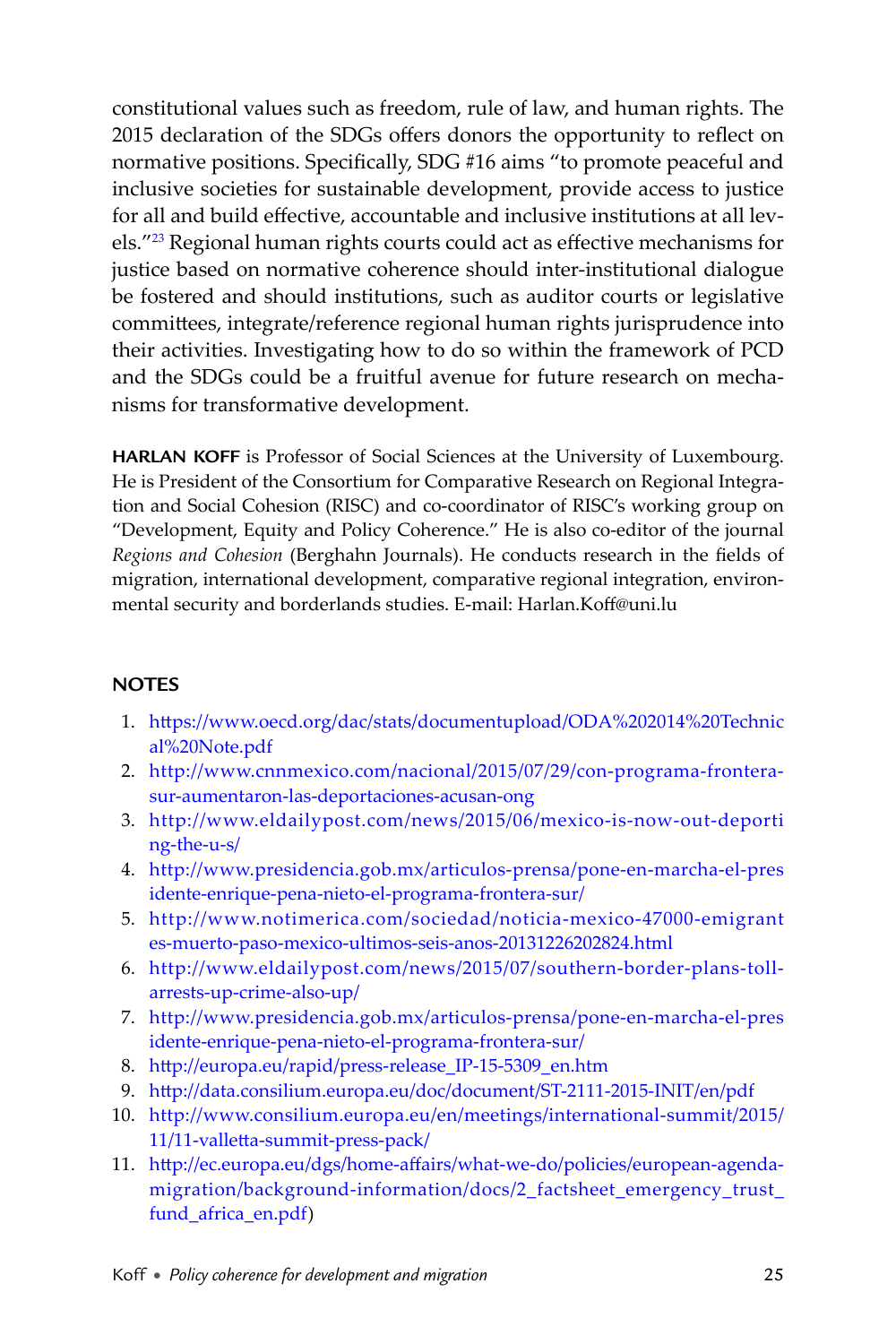- <span id="page-21-0"></span>12. http://europa.eu/rapid/press-release MEMO-16-963 en.htm
- 13. http://europa.eu/rapid/press-release\_IP-15-5596\_en.htm
- 14. http://europa.eu/rapid/press-release\_IP-16-3002\_en.htm
- 15. https://www.hrw.org/news/2014/02/10/morocco-abuse-sub-saharan-migrants
- 16. <http://www.globaldetentionproject.org/countries/africa/morocco/introduc> [tion.html](http://www.globaldetentionproject.org/countries/africa/morocco/introduc)
- 17. [http://www.eeas.europa.eu/csdp/missions-and-operations/eunavfor-med/](http://www.eeas.europa.eu/csdp/missions-and-operations/eunavfor-med/pdf/factsheet_eunavfor_med_en.pdf) [pdf/factsheet\\_eunavfor\\_med\\_en.pdf](http://www.eeas.europa.eu/csdp/missions-and-operations/eunavfor-med/pdf/factsheet_eunavfor_med_en.pdf)
- 18. http://www.nytimes.com/2016/02/12/world/europe/nato-aegean-migrant-cri [sis.html?emc=edit\\_na\\_20160211&nlid=53023383&ref=headline&\\_r=0](http://www.nytimes.com/2016/02/12/world/europe/nato-aegean-migrant-crisis.html?emc=edit_na_20160211&nlid=53023383&ref=headline&_r=0)
- 19. https://missingmigrants.iom.int/
- 20. http://www.un.org/sustainabledevelopment/sustainable-development-goals/
- 21. [http://www.asylumlawdatabase.eu/en/content/ecthr-mss-v-belgium-and](http://www.asylumlawdatabase.eu/en/content/ecthr-mss-v-belgium-and-greece-gc-application-no-3069609)[greece-gc-application-no-3069609](http://www.asylumlawdatabase.eu/en/content/ecthr-mss-v-belgium-and-greece-gc-application-no-3069609)
- 22. See *Hussein v. the Netherlands and Italy* (2013), *Halimi v. Austria and Italy* (2013), *Abubeker v. Austria and Italy* (2013)*, Sharifi and Others v. Italy and Greece* (2014), and *Tarakhel v. Switzerland* (2014).
- 23. http://www.un.org/sustainabledevelopment/sustainable-development-goals/

#### **REFERENCES**

- Adams, R. Jr., & Page, J. (2003). *International migration, remittances, and poverty in developing countries.* (Policy Research Working Paper Series No. 3179). Washington, DC: The World Bank.
- Agunias, D., & Newland, K. (2012). *Developing a road map for engaging diasporas in development: A handbook for policymakers and practitioners in home and host countries.* Geneva: IOM and Migration Policy Institute.
- Alba, F., & Castillo, M. (2012). New approaches to migration management in Mexico and Central America. *Migration Policy Institute Report.* Washington, DC: Migration Policy Institute. Retrieved from http://www.migrationpolicy.org/ [research/RMSG-Mexico-CentAm-migration-management](http://www.migrationpolicy.org/research/RMSG-Mexico-CentAm-migration-management)
- Almquist Knopf, K. (2013). USAID: Destined to Disappoint.Center for Global Development. Retrieved from http://www.cgdev.org/blog/usaid-destined-disappoint
- Alston, P. (2005). Ships passing in the night: The current state of the human rights and development debate seen through the lens of the Millennium Development Goals. *Human Rights Quarterly 27*(3), 755–829.
- Basilien-Gainche, M.-L. (2015). Immigration detention under the return directive: The CJEU shadowed lights. *European Journal of Migration and Law, 17,* 107–129.
- Brysk, A., & Jimenez, A. (2012). The globalization of law: Implications for the fulfi llment of human rights. *Journal of Human Rights 11*(1), 4–16.
- Carbone, M. (2008). Mission impossible: The European Union and policy coherence for development. *Journal of European Integration 30*(3), 323–342.
- Carbone, M., & Keijzer, N. (2016). The European Union and policy coherence for development: Reforms, results, resistance. *European Journal of Development Research 28*(1), 30–43.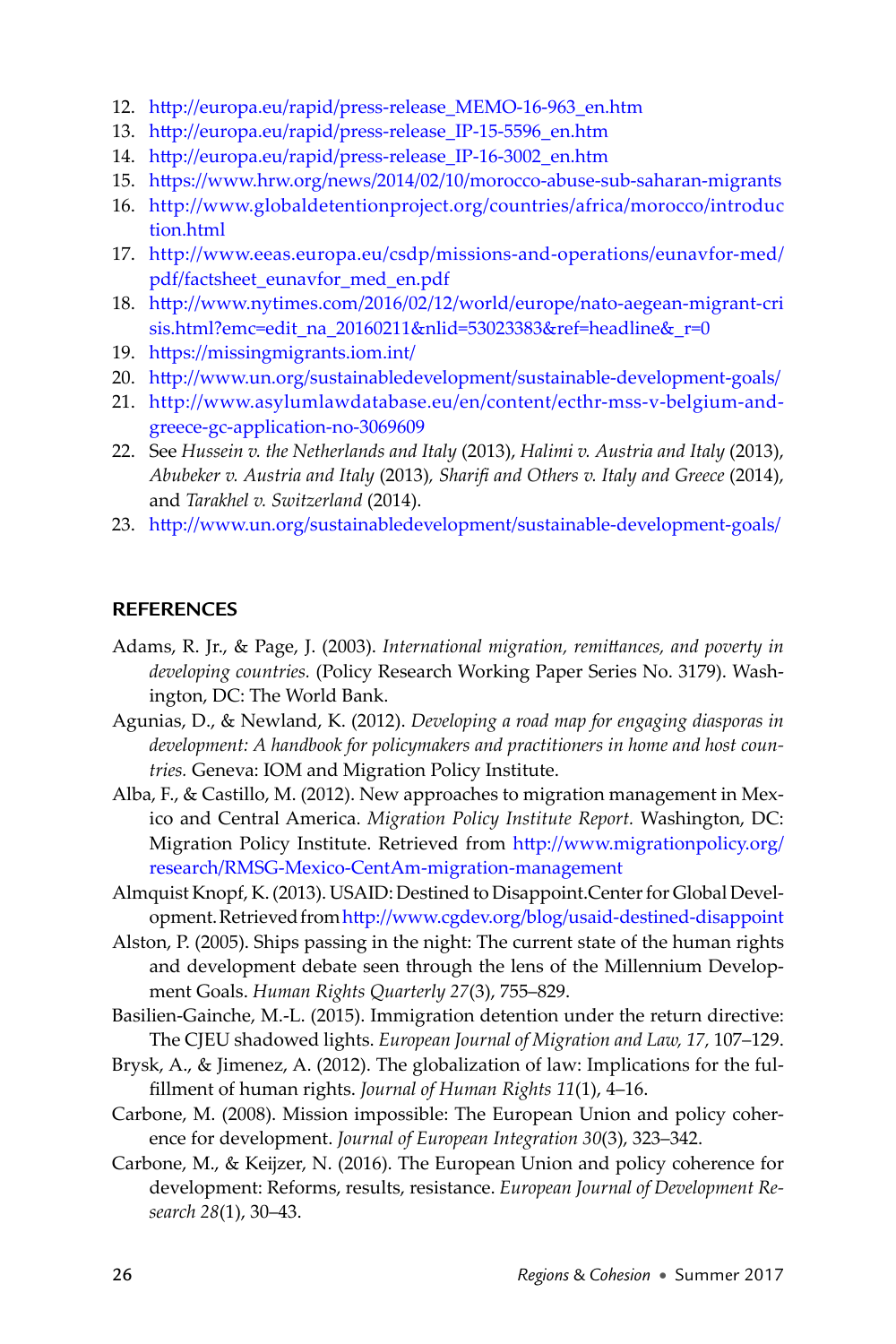- Carrera, S., Cassarino, J.-P., El Qadim, N., Lahlou, M., & den Hertog, L. (2016). EU-Morocco cooperation on readmission, borders and protection. *CEPS Paper on Liberty and Security in Europe* (No. 87). Brussels: CEPS.
- Carrera, S., den Hertog, L., & Parkin, J. (2012). EU migration policy in the wake of the Arab Spring: What prospects of EU-Southern Mediterranean relations? *MEDPRO Technical Report* (No. 15). Brussels: MEDPRO.
- Cassarino, J.-P. (2012). An overview of North African countries' bilateral cooperation on the removal of unauthorized migrants: Drivers and implications. *Middle East Institute*. Retrieved from http://www.mei.edu/content/ [overview-north-african-countries-bilateral-cooperation-removal-unautho](http://www.mei.edu/content/overview-north-african-countries-bilateral-cooperation-removal-unauthorized-migrants-drivers)[rized-migrants-drivers](http://www.mei.edu/content/overview-north-african-countries-bilateral-cooperation-removal-unauthorized-migrants-drivers)
- Castles, S., & Delgado Wise, R. (2008). *Migration and Development: Perspectives from the South.* Geneva: IOM.
- CEPS (Centre for European Policy Studies). (2006). *Policy Coherence for Development in the EU Council: Strategies for the Way Forward.* Brussels: CEPS.
- Cercle de Cooperation. (2014). *Fair politics: Baromètre de la cohérence des politiques 2014.* Luxembourg: Cercle de Coopération.
- Chang, H-J. (2003). *Kicking Away the Ladder: Development Strategy in Historical Perspective.* London: Anthem Press.
- Collombon, M. (2008). Movilizaciones indígenas en contra del Plan Puebla Panamá. In F. Garcia (Ed.), *Identidades, etnicidad y racismo en América Latina* (pp. 73–86). Quito: FLACSO.
- Commission Européenne. (2010). Document de stratégie pour le programme thématique de coopération avec les pays tiers dans le domaine des migrations et de l'asile, UE, 2007–2010. Bruxelles : Commission Européenne.
- Conférence ministérielle. (2006a, July). Déclaration adoptée lors de la Conférence ministérielle "Partenariat euro-africain pour la migration et le développement," Rabat, Morocco.
- Conférence ministérielle. (2006b, November). Déclaration adoptée lors de la Conférence ministérielle euro-africaine sur les migrations et le développement, Tripoli, Libya.
- Conseil Européen. (2005, December). Approche globale sur la question des migrations. Priorités d'action centrées sur l'Afrique et la Méditerranée, Bruxelles.
- Córdova, R., & Rodríguez, H. (2015). Migración, inseguridad y vulnerabilidad en el corredor del Golfo de Mexico. *Regions & Cohesion 5*(2), 26–49.
- Crépeau, F., Nakache, D., & Atak, I. (2007). International migration: Security concerns and human rights standards. *Transcultural Psychiatry 44*(3), 311–337.
- Dayton-Johnson, J., & Katseli, L. (2006). Migration, aid and trade: Policy coherence for development. *OECD Development Centre Policy Brief* (No. 28). Paris: OECD.
- de Haas, H. (2012). The migration and development pendulum: A critical view on research and policy. *International Migration 50*(3), 8–25.
- Decaux, E. (2011). The place of human rights courts and international criminal courts in the international system. *The Journal of International Criminal Justice, 9,* 597–608.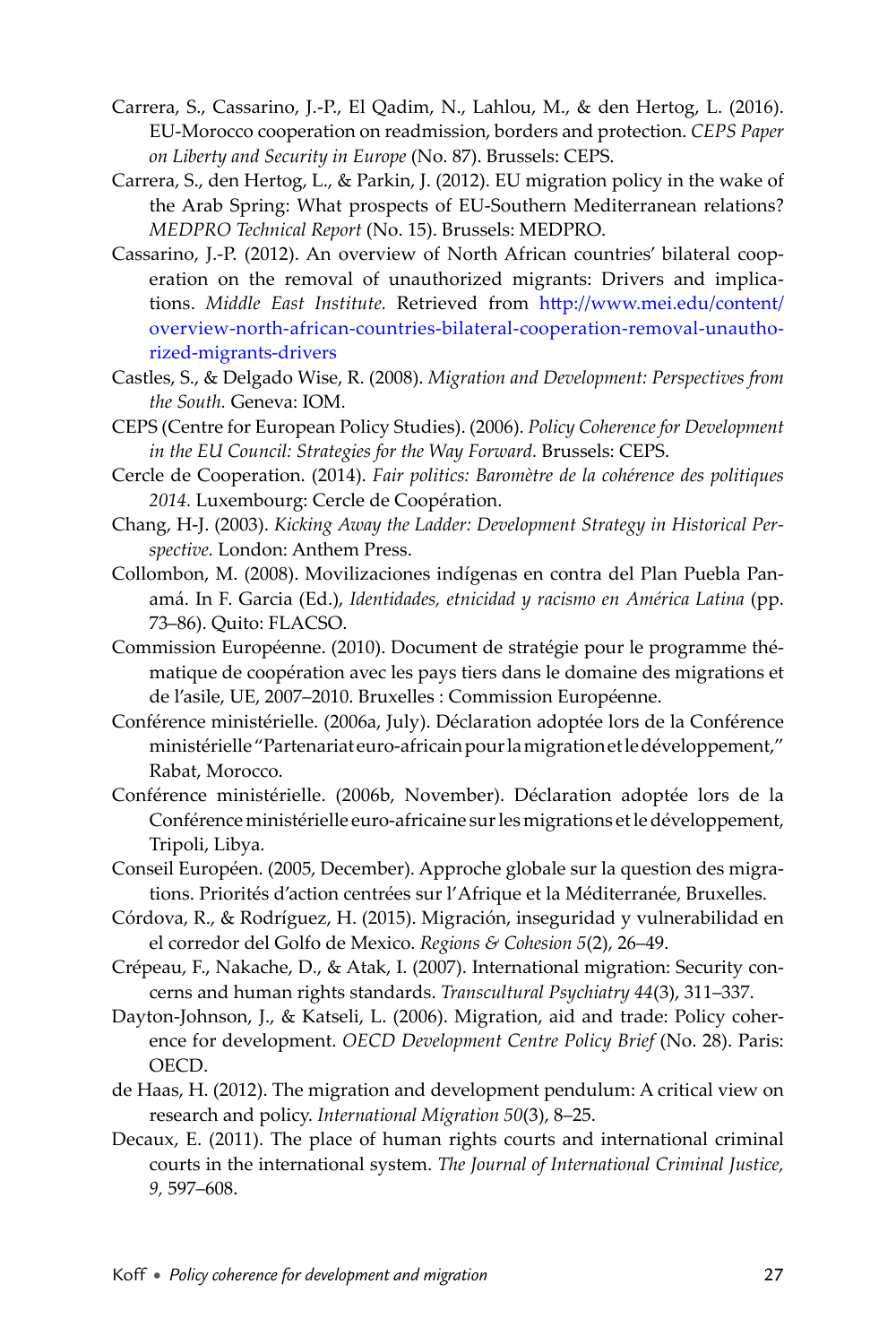- Delgado Wise, R., Marquéz Covarrubias, H., & Puentes, R. (2013). Reframing the debate on migration, development and human rights. *Population, Space and Place, 19,* 430–443.
- Development Assistance Committee (2011). Busan Partnership for Effective Development Cooperation. Paris: OECD. Retrieved from http://www.oecd.org/dac/ effectiveness/49650173.pdf
- Espinosa, S. (2015). Diaspora philanthropy: The making of a new development aid. *Migration and Development.* doi:10.1080/21632324.2015.1053305.
- European Union. (2006). The European consensus on development. *Joint statement by the Council and the representatives of the governments of the Member states meeting within the Council, the European Parliament and the Commission on European Union Development Policy* (No. 2006/C 46/01).
- Fazio, C. (2002). *El Juego del Poder y el Contenido Político del Plan Puebla Panamá. Construyendo Documento de Análisis del Centro Regional de Informes Ecúmenicas*, *AC.* Mexico: Centro Regional de Informes Ecúmenicas, AC.
- Fisher, J., & Anderson, D. (2015). Authoritarianism and the securitization of development in Africa. *International Affairs 91(1)*, 131-151.
- Forster, J., & Stokke, O. (Eds.). (1999). *Policy coherence in development co-operation.* London: Frank Cass.
- Fukuda-Parr, S., Ely Yamin, A., & Greenstein, J. (2014). The power of numbers: A critical review of Millennium Development Goal targets for human development and human rights. *Journal of Human Development and Capabilities 15*(2–3), 105–117.
- Furlong Z., A., & Netzahualcoyotzi, R. (2012). Poverty and social exclusion in the context of the Puebla-Panama Plan. *Suma de Negocios 3*(1), 7–19.
- Gabrielli, L. (2007). Les enjeux de la sécurization de la question migratoire dans les relations de l'Union européenne avec l'Afrique. *Politique Européenne, 22,* 149–173.
- Geiger, M., & Pécoud, A. (2013). Migration, development and the "migration and development nexus." *Population, Space and Place, 19,* 369–374.
- Grabel, I. (2007). Policy coherence or conformance? The New World Bank—International Monetary Fund—World Trade Organization rhetoric on trade and investment in developing countries. *Review of Radical Political Economics 39*(3), 335–341.
- Greenberg, J. (1995). *Crusaders in the courts: How a dedicated band of lawyers fought for the civil rights revolution.* New York: Basic Books.
- Guardia, T. (2002). *New Strategies in the Fight Against Traffi cking in Human Beings During the Spanish Presidency of 2002.* Madrid: Ministry of the Interior Spain.
- Guglielmo, R., & Waters, T.W. (2005). Migrating towards minority status: European policy towards Roma. *Journal of Common Market Studies 43*(4), 763–786.
- Guiraudon, V. (2003). The constitution of a European immigration policy domain: A political sociology approach. *Journal of European Public Policy 10*(2), 263– 282.
- Hendrix, S. (2008). The Merida initiative for Mexico and Central America: The new paradigm for security cooperation, attacking organized crime, corruption and violence. *Loyola University Chicago International Law Review 5*(2), 107–125.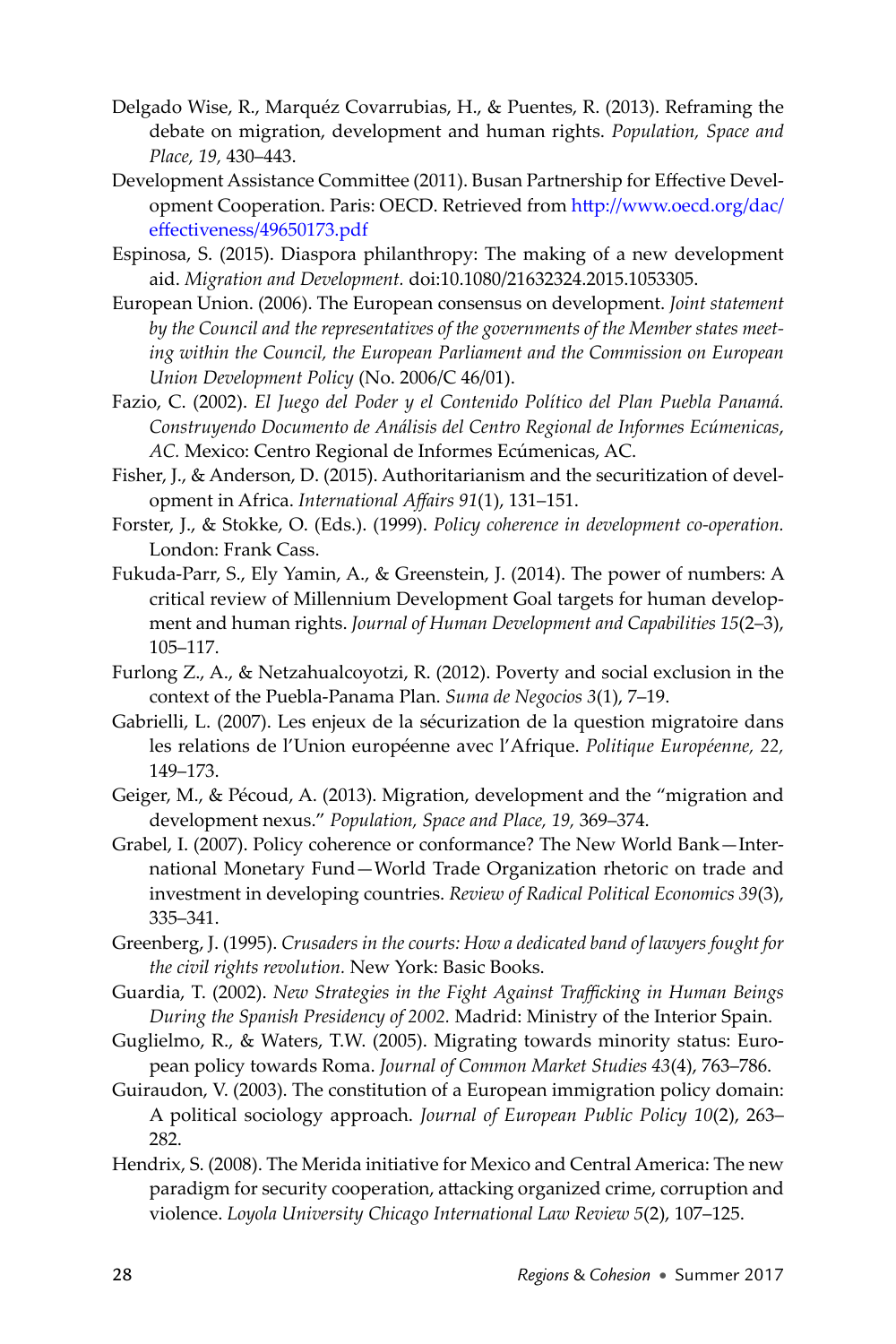- Hoebink, P. (2004). Evaluating Maastricht's triple C: The "C" of coherence. In P. Hoebink (Ed.), *The Treaty of Maastricht and Europe's Development Co-operation*  (pp. 183–218). Amsterdam: Aksant:.
- Hollifield, J., Martin, P., & Orrenius, P. (2014). *Controlling Immigration*. Palo Alto, CA: Stanford University Press.
- Human Rights Watch. (2009). *Pushed Back, Pushed Around: Italy's Forced Return of Boat Migrants and Asylum Seekers, Libya's Mistreatment of Migrants and Asylum Seekers.* New York: Human Rights Watch.
- Huneeus, A. (2011). Courts resisting courts: Lessons from the Inter-American court's struggle to implement human rights. *Cornell International Law Journal, 44,* 493–533.
- Inter-American Commission on Human Rights. (2008). *Human rights of migrants, international standards and the return directive of the EU* (Resolution 03/08).
- Inter-American Commission on Human Rights. (2013). *Human rights of migrants and other persons in the context of human mobility in Mexico* (OEA/Ser.L/V/II. Doc 48/13). Washington, DC: Organization of American States.
- Inter-American Development Bank. (2002). *Beyond Borders: The New Regionalism in Latin America.* Baltimore: The Johns Hopkins University Press.
- Kimball, A. (2007). *The transit state: A comparative analysis of Mexican and Moroccan immigration policies.* (CCIS Working Paper No. 150). La Jolla: University of California, San Diego.
- King, M. (2016). Broadening the global development framework post–2015: Embracing policy coherence and global public goods. *European Journal of Development Research 28*(1), 13–29.
- Koff, H., & C. Maganda. (2016). The EU and the human right to water and sanitation: Normative coherence as the key to transformative development. *European Journal of Development Research 28*(1), 91–110.
- Laakso, L., Kivimäki, T., & Seppänen, M. (2007). *Evaluation of Co-ordination and Coherence in the Application of Article 96 of the Cotonou Partnership Agreement.* Amsterdam: Aksant, Academic Publishers.
- Lavenex, S. (2006). Shifting up and out: The foreign policy of European immigration control. *West European Politics 29*(2), 329–350.
- Lavenex, S., & Kunz, R. (2008). The migration–development Nexus in EU external relations. *Journal of European Integration 30*(3), 439–457.
- Lyon, B. (2004) The Inter-American court of human rights defines unauthorized migrant workers' rights for the hemisphere: A comment of *Advisory Opinion 18*. *N.Y.U. Review of Law and Social Change* (No. 28).
- Marin, L. (2014). Protecting the EU borders from…fundamental rights? Squaring the circle between FRONTEX's border surveillance and human rights. In R. Holzhacker & P. Luif (Eds.), *Freedom Security and Justice in the European Union*  (pp. 75–100). New York: Springer.
- Martens, J. (2015). Benchmarks for a truly universal post–2015 agenda for sustainable development. *Regions & Cohesion 5*(1), 73–94.
- Matthews, A. (2008). The European Union's common agricultural policy and developing countries: The struggle for coherence. *Journal of European Integration 30*(3), 381–399.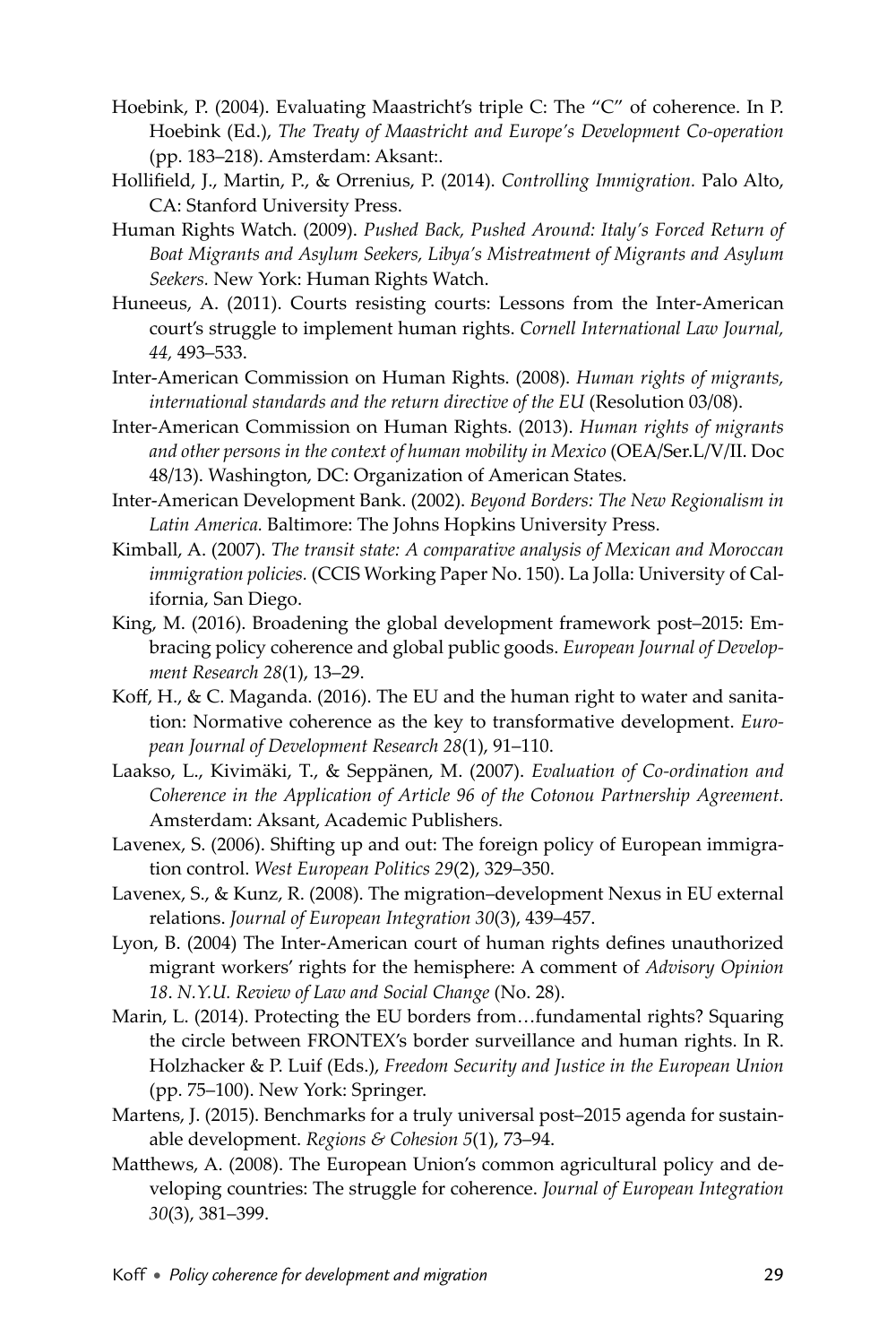- Miranda, V., Pirozzi, N., & Schäfer, K. (2012). *Towards a stronger Africa–EU cooperation on peace and security: The role of African regional organisations and civil society.* (IAI Working Paper No. 12/28). Rome: Istituto Affari Internazionali.
- Neuman, G. (2008). Import, export, and regional consent in the Inter-American court of human rights. *European Journal of International Law 19*(1), 101–123.
- Nichols Haddad, H. (2012). Judicial institution builders: NGOs and international human rights courts. *Journal of Human Rights 11*(1), 126–149.
- Nyberg-Sorensen, N. (2012). Revisiting the migration–development nexus: From social networks and remittances to markets for migration control. *International Migration 50*(3), 61–76.
- Nyberg-Sorensen, N. (2016). Coherence and contradictions in Danish migration– development policy and practice. *European Journal of Development Research 28*(1), 62–75.
- Nyberg-Sorensen, N., Van Hear, N., & Engberg-Perdersen, P. (2002). *The Migration Development Nexus: Evidence and Policy Options.* Geneva: IOM.
- Nye, J. (2004). *Soft Power: The Means to Success in World Politics.* New York: Public Affairs.
- Ogren, C. (2007). Migration and human rights on the Mexico–Guatemala Border. *International Migration 45*(4), 203–243.
- Otsuki, K. (2015). *Transformative Sustainable Development: Participation, Reflection, and Change.* New York: Routledge.
- Picciotto, R. (2004). Aid and conflict: The policy coherence challenge. *Conflict, Security & Development 4*(3), 543–562.
- Red de documentación de las organizaciones defensoras de migrantes. (2014). *Migrantes invisibles, violencia tangible: Informe 2014.* Mexico: SJF.
- Rogers, N. (2003). Immigration and the European convention on human rights: Are new principles emerging? *European Human Rights Law Review, 1,* 53–64.
- Rudolph, C. (2006). *National Security and Immigration.* Palo Alto, CA: Stanford University Press.
- Ruttan, V.W. (1996). United States Development Assistance Policy: The Domestic Poli*tics of Foreign Economic Aid.* Baltimore: Johns Hopkins University Press.
- Sabet, D. (2013). Border burden: Public security in Mexican border communities and the challenge of polycentricity. In P. Gilles, H. Koff, C. Maganda, & C. Schulz (Eds.), *Theorizing Borders through Analyses of Power Relationships* (pp. 63–88)*.* Brussels: P.I.E.-Peter Lang.
- Sandholtz, W. (2012). Treaties, constitutions, courts, and human rights. *Journal of Human Rights 11*(1), 17–32.
- Sandoval Palacios, J-M. (2006). Migración y seguridad nacional en las fronteras sur y norte de Mexico. In D. Villafuerte Solis & X. Leyva Solano (Eds.), *Geoeconomía y Geopolítica en el área del Plan Puebla Panamá* (pp. 237–264) Mexico: Camera de Deputados, LVII Legislatura.
- Sandoval Palacios, J-M., R. Álvarez de Flores, & S. Fernández Moreno. (2011). *Planes Geoestratégicos. Desplazamientos y Migraciones Forzadas en el Area del Proyecto de Desarrollo e Integración de Mesoamérica.* Medellín: Universidad de Antioquia.
- Siitonen, L. (2016). Theorising politics behind policy coherence for development (PCD). *European Journal of Development Research 28*(1), 1–12.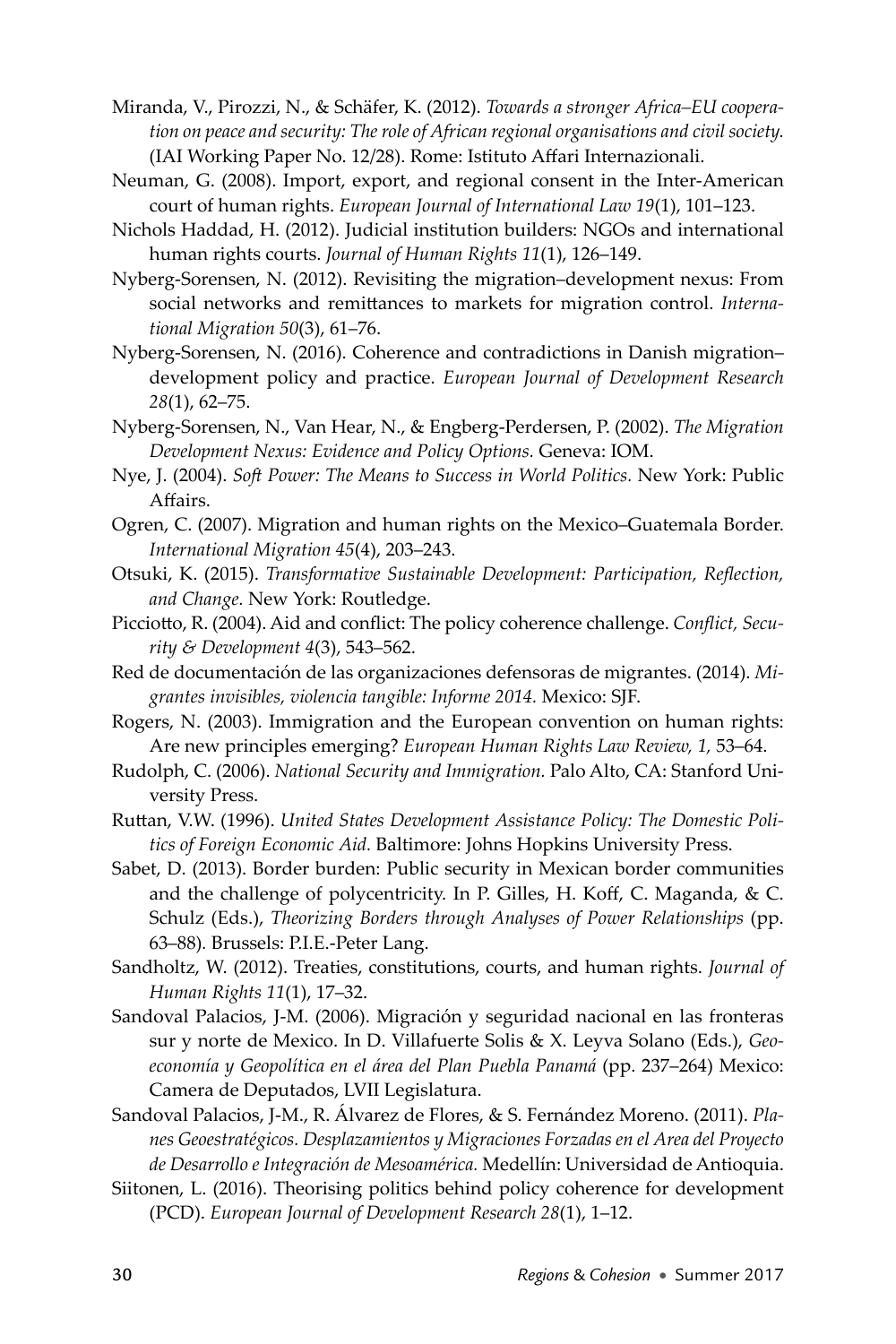- Simmons, W., & Tellez, M. (2014). Sexual violence against migrant women and children. In W.P. Simmons & C. Mueller (Eds.) *Binational Human Rights: The US–Mexico Experience* (pp. 44–67). New York: University of Pennsylvania Press.
- Slack, J., Martinez, D. Lee, A., & Whiteford, S. (2016). The geography of border militarization: Violence and death in Mexico and the United States. *Journal of Latin American Geography.* 15 (1): 7–32.
- Tekin, Y. (2015). The US and Mexican cooperation: The Merida initiative and beyond. *Pepperdine Policy Review, 8,* 1–12.
- Thede, N. (2013). Policy coherence for development and securitisation: Competing paradigms or stabilising North–South hierarchies? *Third World Quarterly 34*(5), 784–799.
- United Nations. (2015). *Report by the Special Rapporteur on the human rights of migrants, François Crépeau: Follow-up mission to Italy (2–6 December 2014).* (A/ HRC/29/36/Add.2). New York: United Nations General Assembly.
- United Nations Office of High Commissioner on Human Rights. (2012). *UN Special Rapporteur on the human rights of migrants concludes his third country visit in his regional study on the human rights of migrants at the borders of the European Union: Italy. Retrieved from http://www.ohchr.org/en/NewsEvents/Pages/* [DisplayNews.aspx?NewsID=12640&LangID=E](http://www.ohchr.org/en/NewsEvents/Pages/DisplayNews.aspx?NewsID=12640&LangID=E)
- United States Department of State. (2009). *Merida initiative: Myth vs fact.* Retrieved from http://www.state.gov/j/inl/rls/fs/122395.htm
- Van Criekinge, T. (2009). The integration of migration issues in the EPAs. In G. Faber & J. Orbie (Eds.), *Beyond Market Access for Economic Development: EU– Africa Relations in Transition* (pp. 173–195). London: Routledge.
- Van Criekinge, T. (2013). The EU–Africa migration partnership: The limits of the EU's external dimension of migration in Africa. In M. Carbone (Ed.), *The European Union in Africa: Incoherent Policies, Asymmetrical Partnership, Declining Relevance?* (pp. 258–285). Oxford: Oxford University Press.
- Vasallo Paleologo, F. (2014). The eclipse of Europe: Italy, Libya, and the surveillance of borders. *E-International Relations*. Retrieved from http://www.e-ir.info/2014/ [03/30/the-eclipse-of-europe-italy-libya-and-the-surveillance-of-borders/](http://www.e-ir.info/2014 03/30/the-eclipse-of-europe-italy-libya-and-the-surveillance-of-borders)
- WOLA. (2015). Increased enforcement at Mexico's southern border: An update on security, migration and U.S. assistance. *WOLA Report.* Washington, DC: Washington Office for Latin America (WOLA).
- Wunderlich, D. (2013). Towards coherence of EU external migration policy? Implementing a complex policy. *International Migration 51*(6), 26–40.
- Xenogiani, T. (2005). *Policy Coherence for Development: A Background Paper on Migration Policy and its Interactions with Policies on Aid, Trade, and FDI.* Paris: OECD.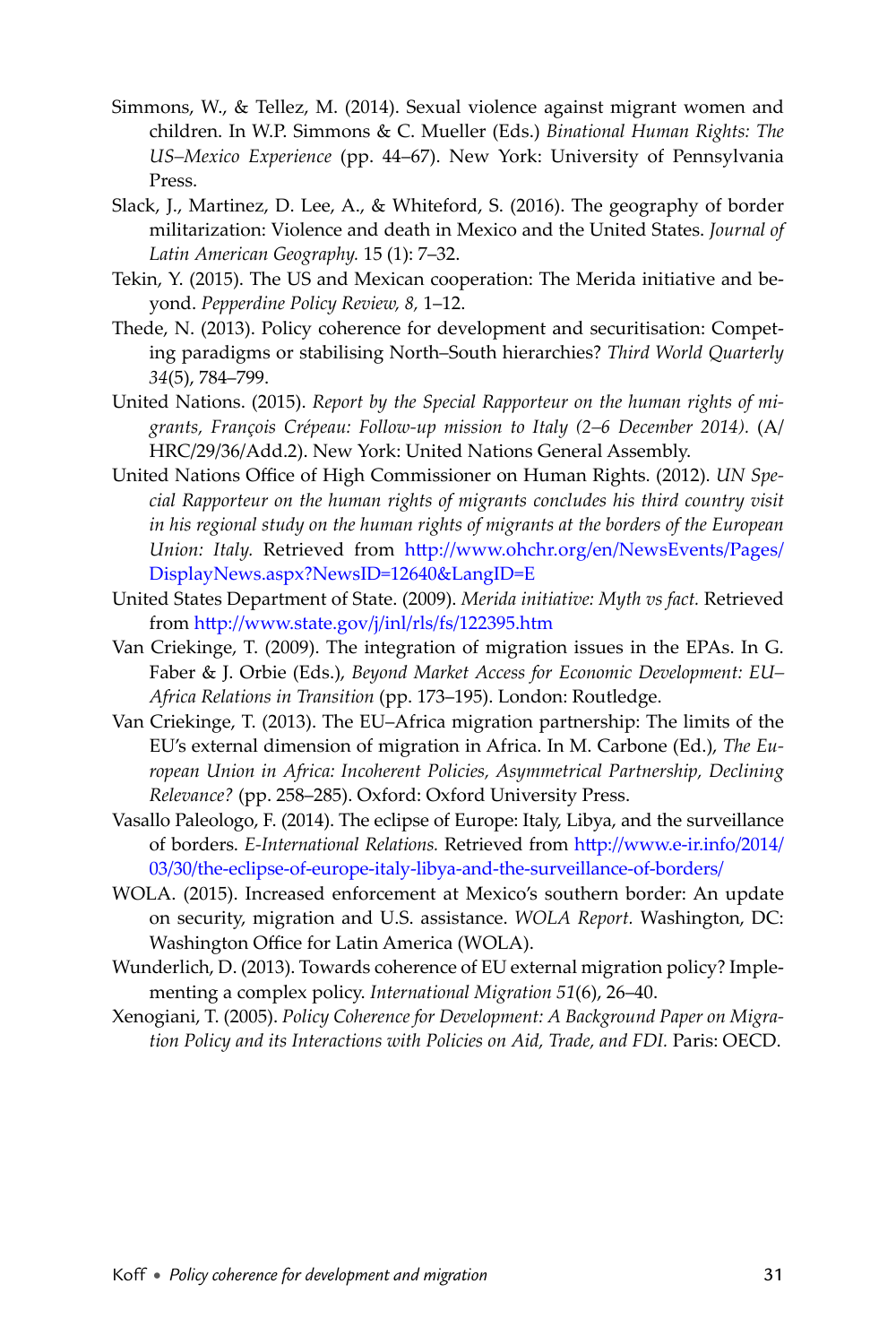#### . . . . . . . . . .

### **La coherencia de las políticas públicas para el desarrollo y la migración: Analizando las políticas públicas de EE.UU y la UE a través de los lentes de la transformación normativa**

#### Harlan Koff

**Resumen:** La "crisis migratoria" de la Unión Europea (UE) del 2015–2016 arrojó discusiones sobre las relaciones entre migración, seguridad y desarrollo renovando su prominencia en los asuntos globales. La UE, como los Estados Unidos de América (EE.UU), ha implementado respuestas de seguridad a la migración dirigidas a proteger la integridad territorial. Este artículo se dirige al nexo entre migración, seguridad y desarrollo a través de la lente de la coherencia de políticas públicas para el desarrollo (CPD). Compara las políticas migratorias de UE y EE.UU dentro del marco del "desarrollo transformativo" asociado con los Objetivos de Desarrollo Sostenible. Sostiene que estos donantes han socavado el desarrollo transformativo mediante la regionalización de la ayuda al desarrollo, el cual ha contribuido a incorporar aspectos de seguridad. Así, el artículo sostiene que se requiere identificar nuevos mecanismos para el cambio. Se introduce la noción de "coherencia normativa" y propone el rol potencial de cortes regionales de derechos humanos para promover CPD relacionadas a la migración.

**Palabras clave:** coherencia, cortes, derechos, desarrollo, migración, política, seguridad, UE

## **La coherence des politiques publiques pour le développement et la migration: Une analyse des politiques de l'UE et des EU dans une optique de transformation normative**

#### Harlan Koff

**Résumé:** La crise migratoire 2015-2016 de l'Union Européenne (UE) a replacé les discussions en matière de migration, de sécurité et de développement dans une perspective globale renouvelée. En réponse aux flux sans précédent, l'UE tout comme les Etats-Unis (EU) ont développé des réponses sécuritaires, destinées à protéger leur intégrité territoriale. Cet article évoque la connexion entre la migration, la sécurité et le développement à travers l'optique de la cohérence des politiques publiques pour le développement (CPD). Il compare les politiques migratoires de l'UE et des EU à partir du cadre du « développement transformateur » associé aux ODD. Il révèle que ces donateurs ont saboté le développement transformateur à travers la régionalisation de l'aide au développement, ce qui a contribué à octroyer un impératif sécuritaire. Ainsi, l'article soutient que de nouveaux mécanismes doivent être identifiés. Il introduit la